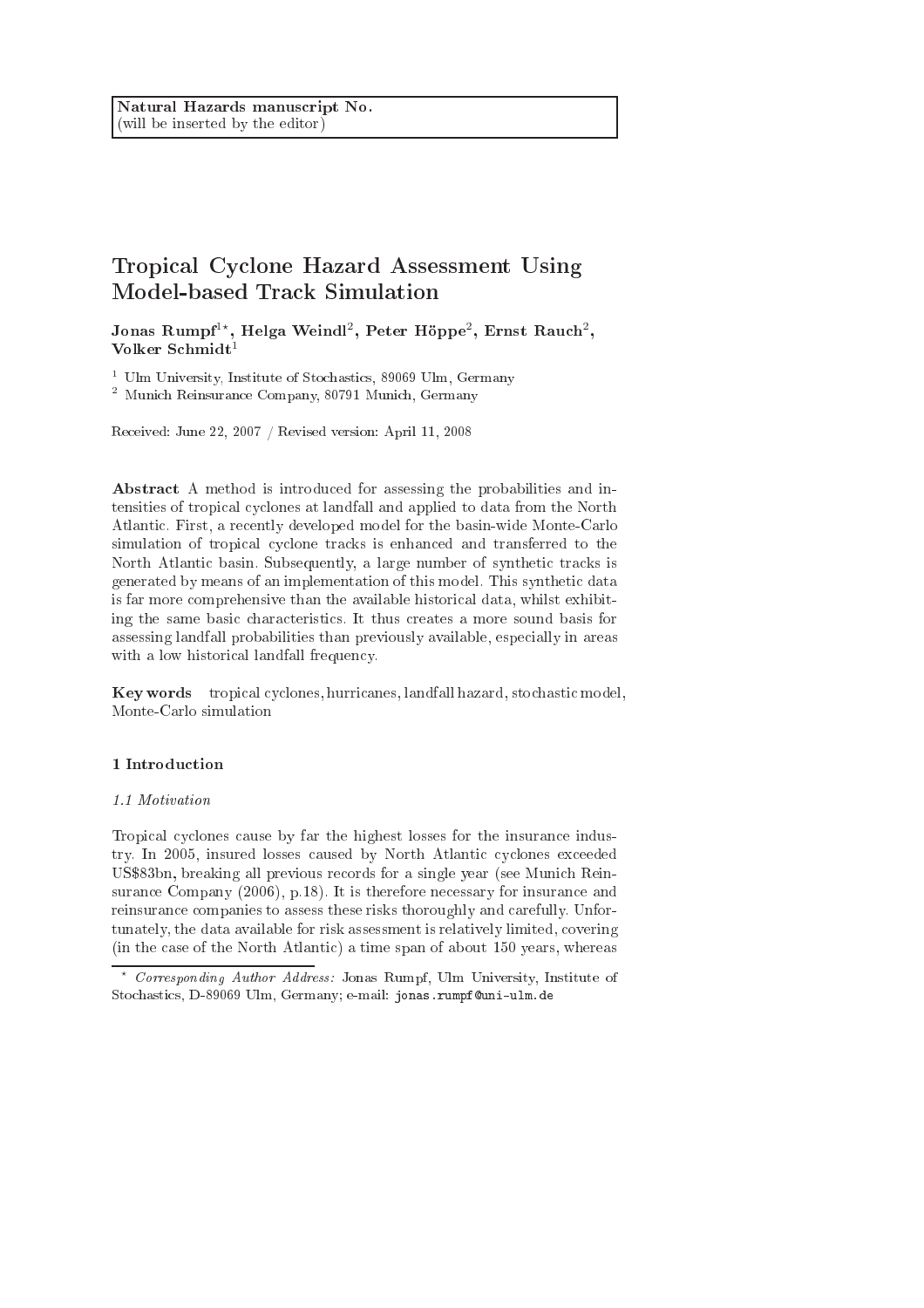reinsurers need to in
lude wind speeds with mu
h lower ex
eedan
e frequencies  $( $0.001$  p. a.) in their calculations. The approach to the solution$ of this problem taken in this paper is to enhan
e the sto
hasti model of tropical cyclone tracks in the western North Pacific originally introduced in Rumpf et al. (2006) and Rumpf et al. (2007) and then to apply it to the historical data on the North Atlantic basin. From this model, a number of synthetic but realistic storm tracks can be simulated that is much larger than the number of storms provided by the historical data. Since these synthetic tracks exhibit the same basic characteristics as the tracks observed in the past, they can be used to perform the calculations necessary for a more sound risk assessment. For example, the frequencies and return periods of wind speeds at certain points of interest can be calculated on the basis of a mu
h larger dataset. It should be emphasized that the methods described in this study aim to reflect the characteristics of the historical data in their entirety, while the effects of potential fluctuations in cyclone activity are deliberately neglected for now. Influences such as the El Niño-Southern Oscillation (ENSO), North Atlantic Oscillation (NAO), or the Atlantic Multidecadal Oscillation (AMO) are 'averaged out' by pooling all available data regardless of the phases it occurred in.

The procedure for the simulation of tropical cyclone tracks can be outlined as follows: After simulating a point of genesis from an inhomogeneous Poisson point process model, the initial segment of a cyclone track is generated by sampling from the historically observed initial directions, initial translational speeds and initial wind speeds of cyclones starting in the vicinity of this genesis point. With this segment, a new position for the simulated cyclone track can be found. At the new position, changes in direction, translational speed, and wind speed are simulated, again by sampling from the historically observed values of these characteristics in the vicinity of the current position. In this way, a new segment for the cyclone track is constru
ted. Further segments are then simulated in the same way until it is decided to terminate the track. The random decision whether or not a track is terminated is made after ea
h segment with a termination probability that is found as a function of the cyclone's current wind speed and position. The details of this simulation pro
edure are explained in Rumpf et al. (2006) and in part in Section 2.

For an overview of the statisti
al aspe
ts of the modelling and analysis of losses aused by hurri
anes, the reader is referred to the arti
le by Iman et al. (2006) and the referen
es it ontains.

The first step involves presenting the data on which the model is based. The various components of the stochastic track model are then explained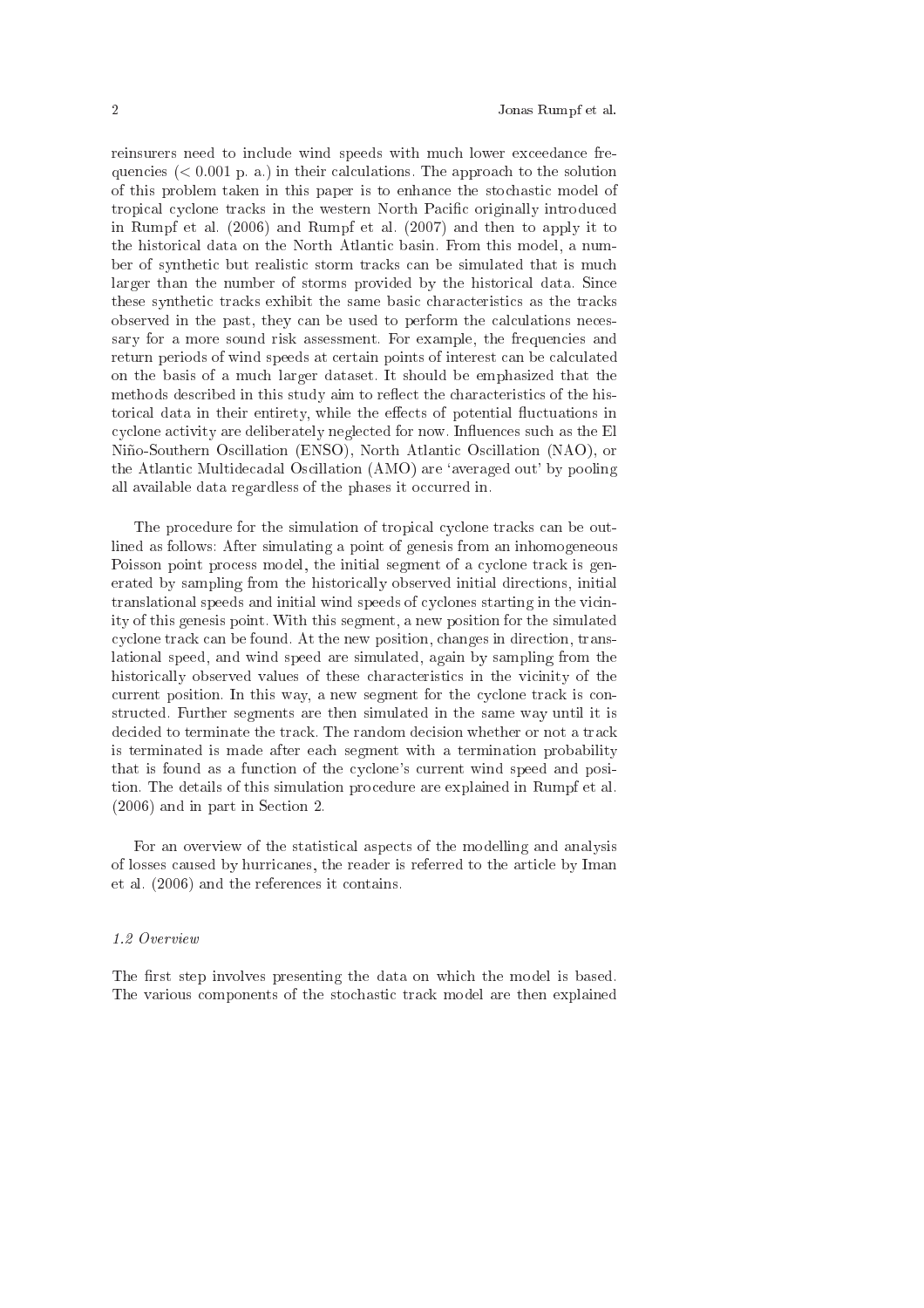in Section 2. This focuses in particular on the calculation of wind speeds at ertain distan
es from the simulated tra
ks (see Se
tion 2.5). The methods of hazard assessment applied to the simulation results are des
ribed in Se
tion 3. Se
tion 4 presents the results of simulations arried out with an implementation of the model, and evaluates them in omparison to the historical data. The summary in Section 5 rounds off the paper.

The data used in this study are taken from the HURDAT best track data (see Jarvinen et al.  $(1984)$ ) provided by the National Oceanographic and Atmospheri Administration of the United States of Ameri
a (NOAA). Although the database contains storms dating back to 1851, only the records for the 1900-2005 period are used, older data being of doubtful reliability. This omplies with meteorologi
al standard M-1 of the Florida Commission on Hurricane Loss Projection Methodology (FCHLPM).

The information in HURDAT that is relevant to the proposed model indicates the position and wind speed of each storm, recorded at regular six-hour intervals. In this way, a cyclone track can be represented as a polygonal trajectory that connects up to 132 points of storm measurement. The tra
ks of all 979 storms onsidered are plotted in Figure 1.



Figure <sup>1</sup> Tra
ks of all storms ontained in the histori
al dataset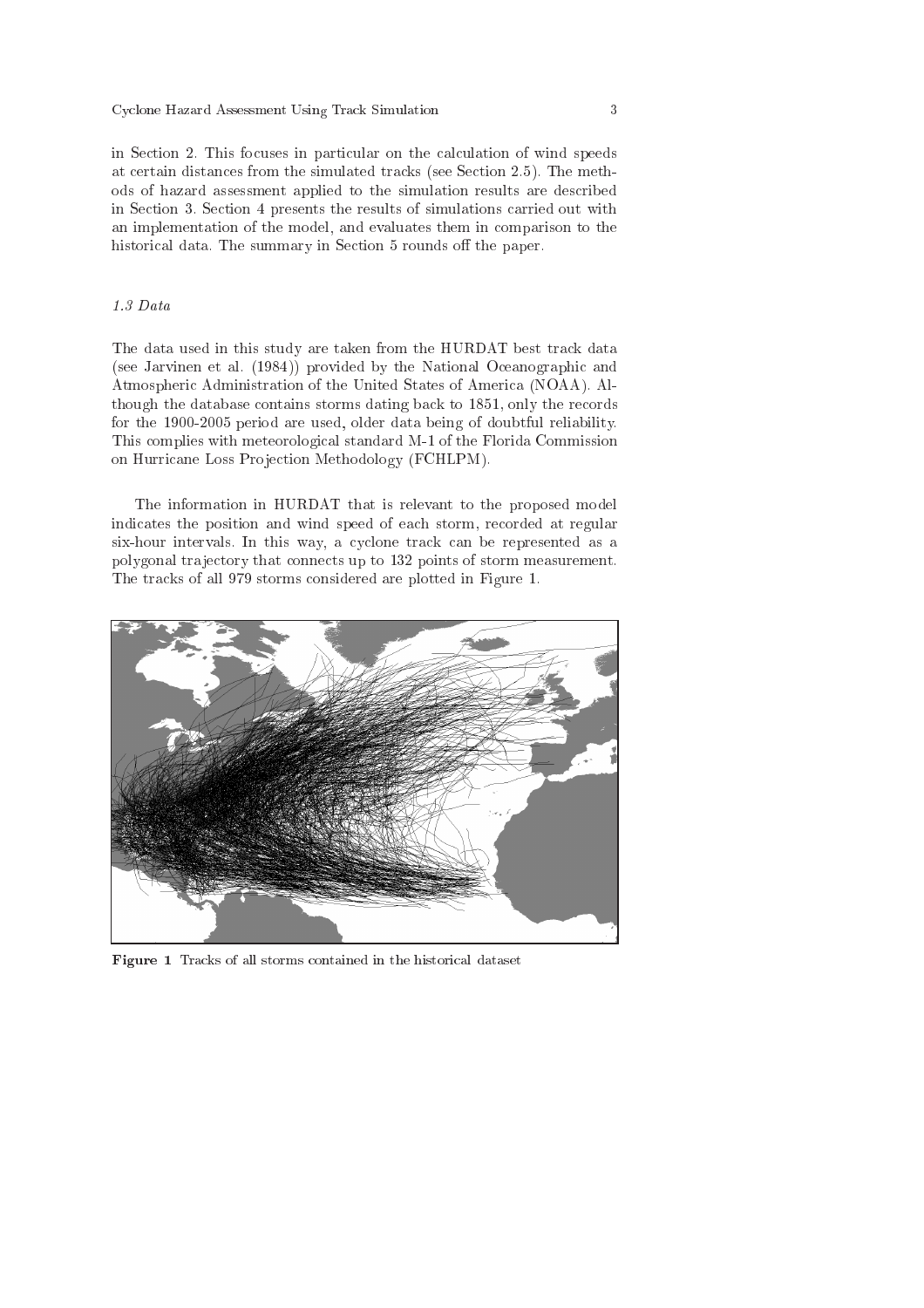# 2 Stochastic track model

This section outlines the stochastic model used to simulate the tracks of tropical cyclones. The basis for this model was first introduced in Rumpf et al. (2006) and has been des
ribed in detail in Rumpf et al. (2007). Therefore, only those parts of the model that constitute significant enhancements to the original model are described at length, see for example Section 2.5. The reader is referred to Rumpf et al. (2007) for details on other aspects of the model.

# 2.1 Classi
ation

It is obvious from Figure 1 that the cyclone track shapes exhibit strong inhomogeneities. Therefore, as an auxiliary tool for simulating cyclone tracks, the historical tracks are first split into six disjoint classes based on the locations of their starting and end points and the regions affected by the storms. The tra
k shapes in the respe
tive lasses are mu
h more homogeneous, and yield greater pre
ision when the simulations are generated. Figures 5 and 7 show two examples of the resulting classes: class 1 storms (Figure 5) have a relatively straight track from the open Atlantic into the Caribbean and the Gulf of Mexico, whereas class 2 storms (Figure 7) initially take a similar direction but then recurve towards the northeast, in most cases affecting not only the Caribbean and/or the Gulf of Mexico but also Florida or some other part of the eastern North Ameri
an ontinent. The subsequent steps in the modelling process are performed separately for the different classes, making use of the improved homogeneity created by dividing the tracks into lasses.

# 2.2 Points of genesis

The first step in modelling the tracks of tropical cyclones is to describe the points of cyclone genesis by means of a random point process model (see, for example, Baddeley et al. (2006) and Diggle (2003)). In our case, it is appropriate to employ a Poisson pro
ess model, due to the nature of the data. A Poisson point process can be considered as a model for 'complete spatial randomness', i.e. the points are placed independently of each other, while their total number is Poisson distributed (see Stoyan and Stoyan (1994)). This model therefore reflects the apparent absence of 'interaction' between the starting points of cyclones in the historical data for the time period 1900-2005, a meteorologi
al property that is also ba
ked by the results of a mathemati
al investigation into the point patterns of these points of genesis. In this investigation, the frequencies of interpoint distances were plotted to establish whether any attraction or repulsion effects between the points of genesis were visible. These plots seemed to indicate only a minor degree of intera
tion, if any. In onsequen
e, further investigations were arried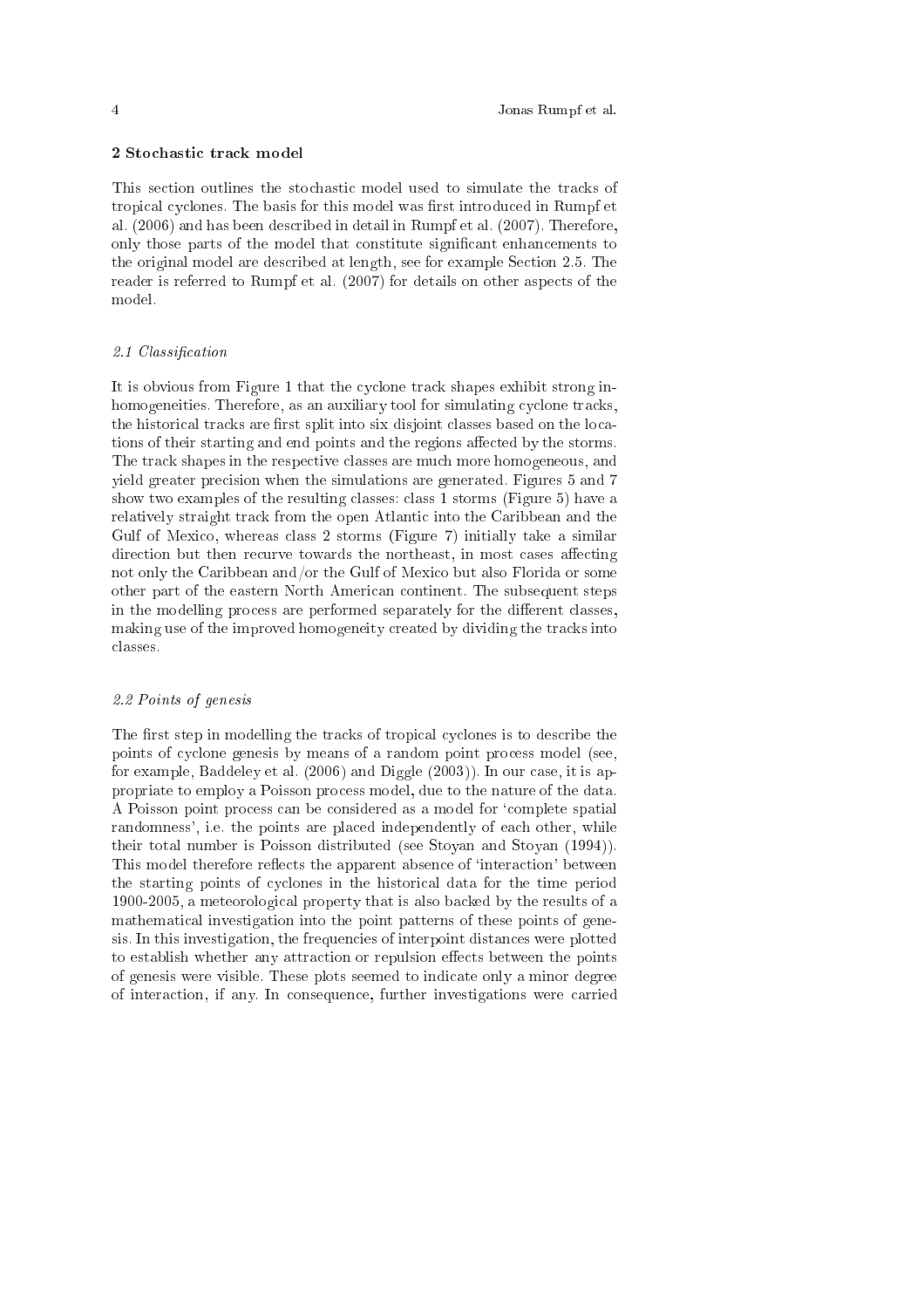# Cy
lone Hazard Assessment Using Tra
k Simulation 5

out. Various point process models such as the Strauss hard core model were fitted to the data using spatstat (see Baddeley and Turner  $(2005)$ ). The resulting model parameters did not indicate any relevant interaction between the points.

Furthermore, the point process model of which the points of cyclone genesis are onsidered a realisation is presumed to be spatially inhomogeneous, i.e. its intensity varies spatially. Figure 2 plots the points of genesis for historical class 2 storms to illustrate this assumption. The intensity function of the inhomogeneous Poisson pro
ess has to be estimated from the data in order to complete the model of the starting points of the cyclone tracks. This is done by means of a generalised nearest neighbour estimator (see Rumpf et al. (2007)), which uses an estimation technique closely related to kernel estimation. For details of the corresponding definition and properties, see Silverman (1986), p.97.



Figure <sup>2</sup> Points of genesis of lass 2 storm tra
ks in the histori
al data

# 2.3 Cy
lone tra
ks and wind speeds

As mentioned in Section 1.3, cyclone tracks can be interpreted as polygonal trajectories or as a sequence of track segments connecting the locations of measurement. Ea
h tra
k segment is uniquely determined by its starting point, orientation and length. Thus, storm tra
ks are modelled as a sequence of random vectors  $S^{(i)} = (X^{(i)}, Y^{(i)}, Z^{(i)})^{\top}$  in the following way: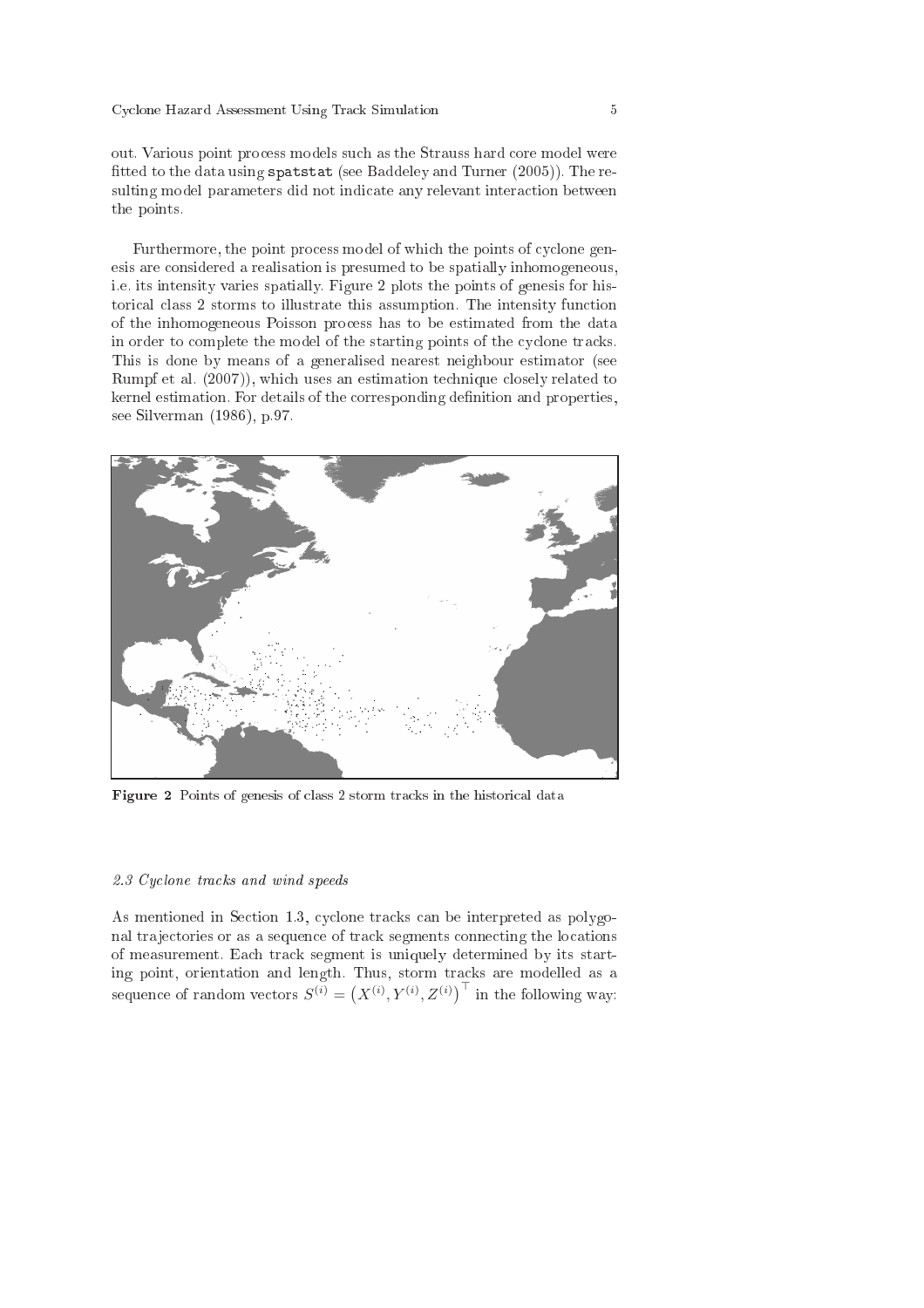the direction of storm movement (or orientation)  $X^{(i+1)}$  along the  $(i+1)$ -th segment is interpreted as the state of a generalised random walk after the  $(i+1)$ -th step, i.e. as the sum of an initial direction  $X_0$  and the subsequent independent changes in direction after the *j*-th segment,  $X_j$ ,  $1 \leq j \leq i$ :

$$
X^{(i+1)} = \sum_{j=0}^{i} X_j
$$
 (1)

The distributions of  $X_0$  and  $X_j$ ,  $j \geq 1$  are assumed to depend on the storm's urrent position, i.e. the endpoint of what is urrently the last segment of the storm tra
k. This approa
h relies on the same basi assumption as the tra
k simulation models proposed for example in Emanuel et al. (2006) and Hall and Jewson (2007), namely that tropical cyclones with similar geographi
al positions behave in omparable ways due to similarities in their meteorological and geographical circumstances. In the model, this assumption is reflected by the fact that the distributions of  $X_0$  and  $X_i$  are created by resampling from the historical data measured near the storm's current position.

Since the historical measurements have been taken at regular six-hour intervals, the length of a segment is more naturally modelled by finding the storm's translational speed along that segment and multiplying it by the duration of the interval. The model for translational speed  $Y$ , in turn, is then constructed in the same way as the one for  $X$  explained above, with the same dependence on the cyclone's current position. Note that while the current translational speed is seen as the sum of the initial speed and hanges in that speed after ea
h segment, it an not formally be onsidered a generalised random walk. Certain boundary conditions that have to be imposed on Y (most notably  $Y \geq 0$ ) effectively make its changes a Markov process, i.e. a stochastic process whose probability distribution of the next state depends only on its current state but not on the past. For mathematically more rigorous treatments of Markov pro
esses, see, for example, Meyn and Tweedie (1993) or Stroo
k (2005) and the referen
es therein.

For a meaningful assessment of tropical cyclone hazards, it is also necessary to consider the maximum wind speeds  $Z$  along the cyclone tracks. In a similar way to that described above, the maximum wind speed  $Z^{(i+1)}$ along the  $(i + 1)$ -th segment is regarded as the sum of an initial wind speed  $Z_0$  and the subsequent changes in wind speed  $Z_j$  after the j-th segment,  $1 \leq j \leq i$ . Again, the wind speed is not a generalised random walk. The hanges in it have to be onsidered a Markov pro
ess, be
ause besides some boundary conditions, the distribution of  $Z_i$  depends not only on the storm's current position (analogously to  $X_j$  and  $Y_j$ ) but also on the previous wind speed  $Z^{(j)}$ . This latter dependence is introduced into the model to reflect a property of tropical cyclones observed in the data. For example, storms that reach very high wind speeds exhibit a tendency to weaken because there is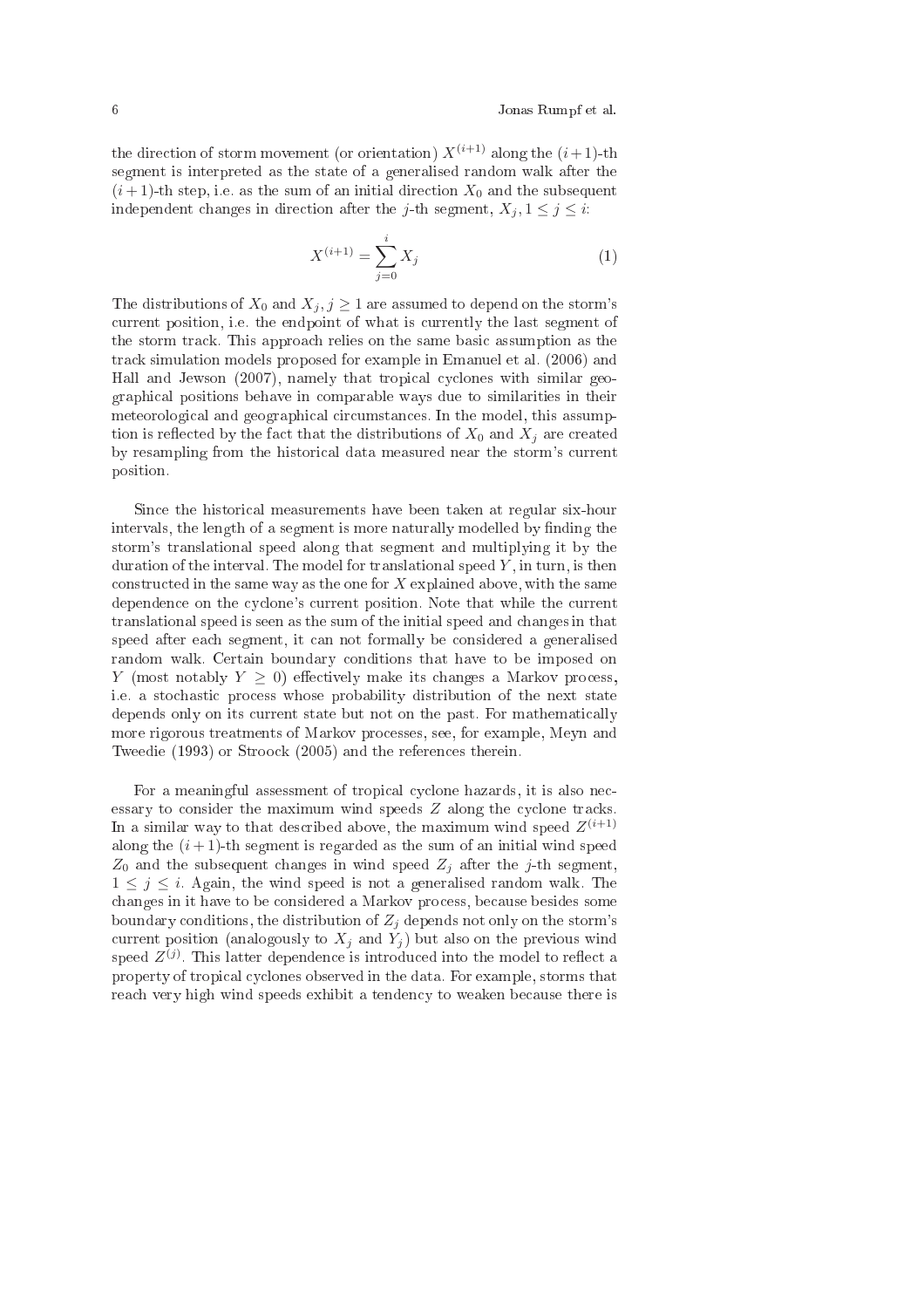Cy
lone Hazard Assessment Using Tra
k Simulation 7

a high probability that they have rea
hed their peak intensity. On the other hand, storms with low wind speeds could be in the early stages of their life cycle and still developing, or already close to the end of their track, and therefore of reducing intensity. To differentiate between these two possibilities, a location dependence of the changes in wind speed  $Z_j$  is constructed in complete analogy to the location dependence of the distributions of  $X_i$ and  $Y_i$ , because the main regions of cyclone genesis and of the termination of cyclones are different.

### 2.4 Termination probabilities

The termination of cyclone tracks is also described stochastically. As mentioned above, a basi underlying assumption of the whole model is that storms with similar positions behave in similar ways. It is therefore plausible to make the termination probability of a cyclone location-dependent, since the weakening and dissipation of a cyclone is strongly related to the inux of energy from warm water at its urrent position or rather the la
k thereof. On the other hand, the termination probability also has to depend on the urrent maximum wind speed of the storm, sin
e a storm with a low wind speed is obviously mu
h more likely to fall below the speed threshold of being a tropi
al storm during the subsequent 6 hours than a storm with a high wind speed.

Therefore, termination probability is calculated as being the maximum of a lo
ation-dependent and a wind-speed-dependent probability. Whilst the former is obtained as the relative frequency of termination points in the vicinity of the cyclone's current position, the latter is determined by fitting a curve to the historical termination probabilities as a function of the cyclone's current wind speed.

### 2.5 Radii and shapes of y
lones

The information incorporated into the model for the tracks of tropical cyclones so far has been limited to the polygonal trajectories, i.e. no statements are made about the situation outside the points of measurement and the segments connecting them. A real tropical cyclone, however, causes high wind speeds not only at its centre but also at locations a significant distance from the entre. It is therefore ne
essary to in
lude information about the radius and the shape of the storms in the model. The proposed model does so in the following way: a tropical evelone is considered to be a modified Bankine vortex of the form

$$
v(r) = \begin{cases} v_{max} \cdot \frac{r}{r_{max}} & \text{if } 0 \le r < r_{max} \\ v_{max} \cdot \left(\frac{r}{r_{max}}\right)^{-x} & \text{if } r \ge r_{max} \end{cases}
$$
 (2)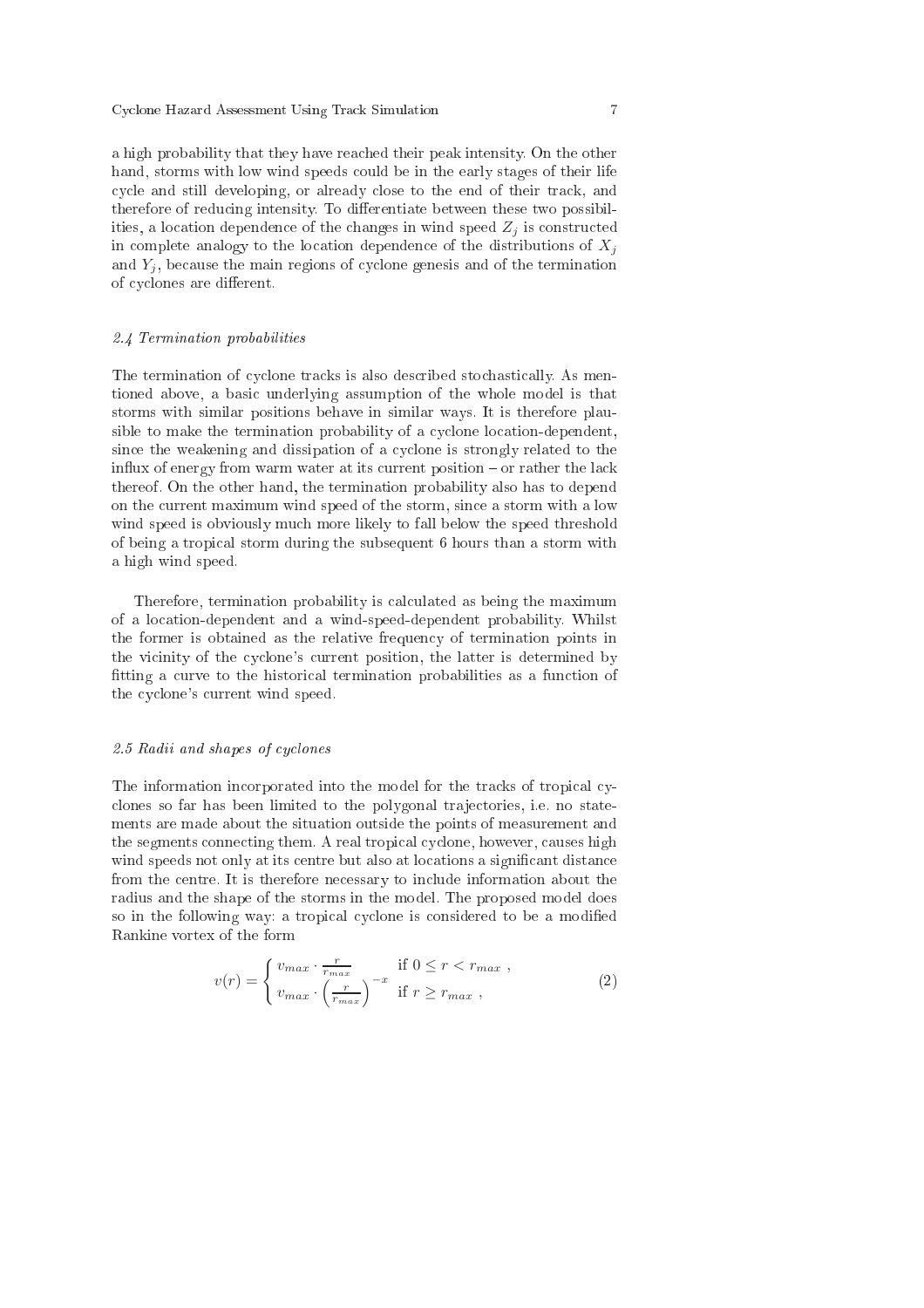where the wind speed  $v(r)$  (in km/h) at a distance r from the centre is given as a function of r, of the radius  $r_{max}$  at which the maximum wind speed is attained, and of the maximum wind speed  $v_{max}$  (in km/h) itself for some  $x \in [0,1]$  (see, for example, Holland (1980)). The exponent x determines the shape of the wind profile, i.e. how quickly wind speed decreases with in
reasing distan
e outside of the radius of maximum wind speed. The value of x has to be found empirically. Reflecting the approach of the proposed model more naturally than determining  $x$  directly, is to determine the radius of maximum wind speed  $r_{max}$  and the gale-force radius  $r_{gale}$ . The galeforce radius  $r_{\text{gale}}$  is defined as the maximum distance from the centre of the storm at which wind speeds of at least gale force, i.e.  $v_{\text{gale}} = 63 \text{ km/h}$ , are attained. Naturally,  $v_{max}$  is always assumed to be greater than  $v_{gale}$  (which also implies  $r_{max} < r_{gale}$ ), since storms that do not attain wind speeds above gale for
e are not onsidered tropi
al storms (note that the data still ontains measurements of maximum wind speeds below 63 km/h, mainly due to the possibility that a cyclone will regain strength after falling below  $r_{\text{calc}}$ , but also in part due to a number of data maintenance inconsistencies). In this way, the value of x can be determined using (2), if  $r_{max}$  and  $r_{gale}$ are known:

$$
x = \frac{\ln(v_{max}) - \ln(63)}{\ln(r_{gale}) - \ln(r_{max})}
$$
\n(3)

Unfortunately, the data available on these radii constitute only a small fraction of the total measurements in HURDAT: The 'extended best track data' (see Demuth et al. (2006)) ontains 225 storms with measurements of the radius of maximum wind speeds and the gale-for
e radius. This makes up approximately 23% of the best tra
k HURDAT data used for this study (see Section 1.3). However,  $r_{max}$  and  $r_{gale}$  have not been recorded at all the measurement points of these storms. Thus, the total number of measurements with a recorded radius of maximum wind speed is reduced to approximately 15% of the HURDAT data measurements. This makes it inappropriate to deal with them as Markov pro
esses with lo
ation-dependent distributions of the summands in analogy to the maximum wind speed. Instead,  $r_{max}$  and  $r_{\text{calc}}$  are calculated as empirical functions of the wind speed by exponential regression of  $\frac{v_{max}}{r_{max}}$  and logarithmic regression of  $r_{gale}$ , respectively:

$$
r_{max} = \frac{v_{max}}{a \cdot \exp\left(b v_{max}\right)}\tag{4}
$$

$$
r_{gale} = c \cdot \ln(v_{max}) - d \tag{5}
$$

The coefficients  $a, b, c, d$  are determined separately by least-squares regression for three different categories of cyclones: those who reach wind speeds of at least  $210 \text{ km/h}$  along their track, those whose highest wind speed along the track is between  $140 \text{ km/h}$  and  $210 \text{ km/h}$ , and those whose wind speeds never ex
eed 140 km/h, or in other words, strong, medium and weak cyclones. For any cyclone track simulated as described in Sections 2.2 to 2.4,  $r_{max}$  and  $r_{gale}$  at each point of measurement are then calculated as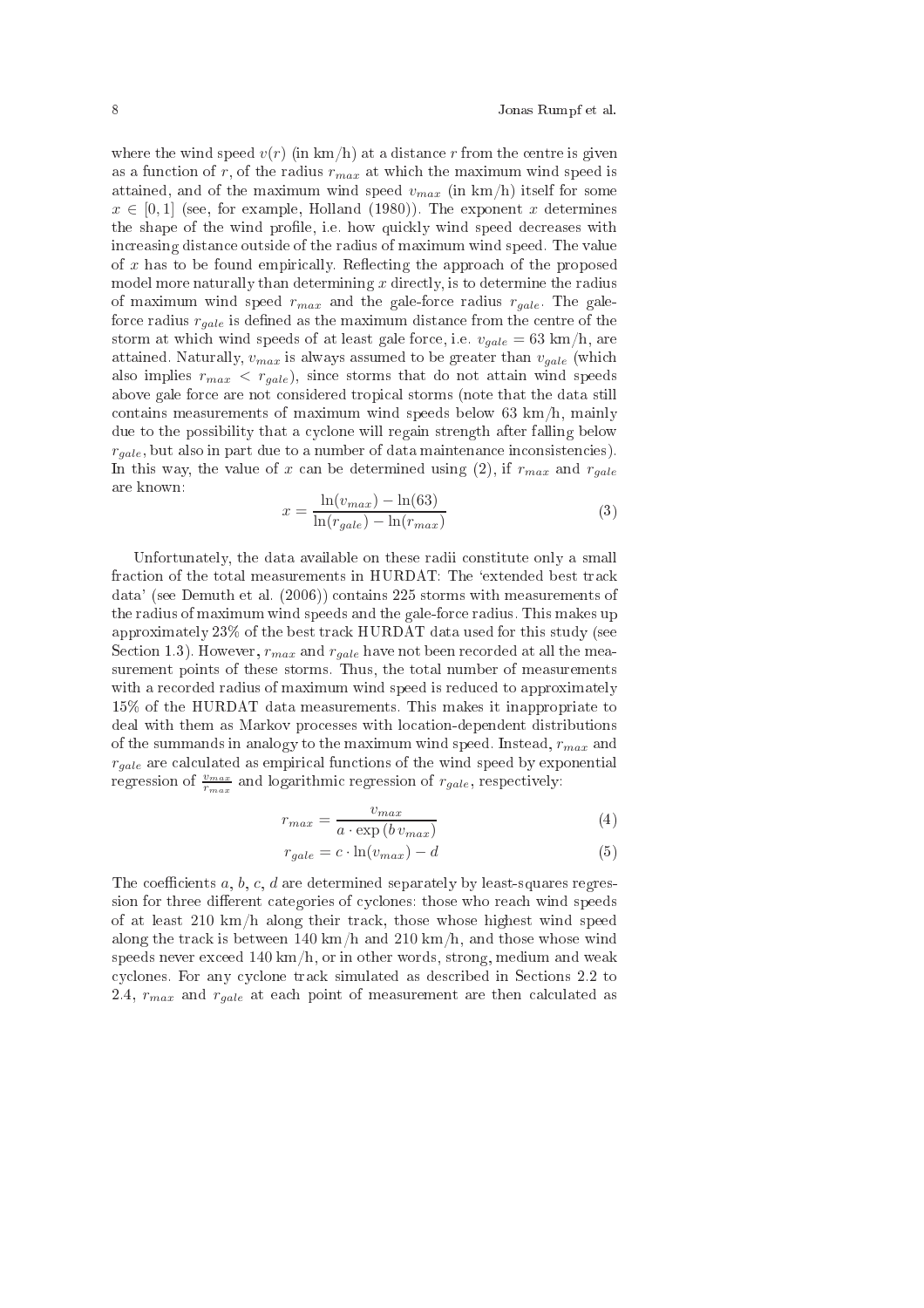functions (4) and (5) of  $v_{max}$ , for the values of a, b, c, d corresponding to the highest wind speed attained along the respe
tive tra
ks. These fun
tions can then be used to determine the value of  $x$  via  $(3)$ .

In general, maximum wind speeds are measured on the right hand side of a storm, sin
e the translation speed on that side adds to the tangential wind speeds. To take account of this fact, the translation speed (multiplied by the sine of the angle between storm direction and direction to the respective location) is subtracted from the wind speeds calculated from (2) for locations on the left-hand side of a storm.

Figure 3 shows a plot of the fitted exponential regression curves from (4) for the data available on the radii of maximum wind speeds  $r_{max}$ . An analogous graph is plotted in Figure 4 for the regression curves resulting from  $(5)$ . Only the relevant parts of the curves are plotted; for values not included in the plot, the curves are either undistinguishable or not applicable, because the respective maximum wind speeds for the different categories of y
lones are ex
eeded.

# 3 Hazard assessment

As mentioned in Section 1.1, the stochastic track model described in this paper was developed in order to improve hazard assessment for areas affected by tropical cyclones. To this end, firstly a large number of synthetic storm tra
ks is generated from the implementation of the model. For example, a random Poisson distributed number (see Section 2.2) with an expectation  $\frac{10,000}{106}$  times the number of historical tracks in the data considered (see Sec- $\tau$  tion 1.3) would represent the number of storms occuring over a time span of  $m = 10,000$  years. As described above, each of these storms consists of several segments connecting the points of measurement. To calculate the cyclone hazard at a point of interest  $t_0$  in the observation window, for each storm, the distance of  $t_0$  to all points of measurement of this storm is calculated. The wind speeds with which  $t_0$  is affected by the cyclone from its various positions an be determined by inserting these distan
es into (2). The maximum of all the wind speeds caused by a storm is then taken as the storm's 'wind impact' on  $t_0$ . By calculating the impacts of all simulated storms on  $t_0$  for the time span of m years, a large number  $n_{t_0}$  of wind speeds is obtained, even if wind speeds of less than  $v_{gale}$  are discarded. Finally, the expected return period of any given wind speed  $v_0$  can easily be estimated from those wind speeds by dividing the number of years  $m$  by the number of impacts on  $t_0$  greater than or equal to  $v_0$ . Note that this method may produce the same estimate for the expected return period for different wind speeds. To obtain a one-to-one relation, a strictly monotonic parametric distribution function  $F(v)$  (e. g. Gamma-, Weibull- or other extreme value distributions) could be fitted to the impacts calculated. Then the estimate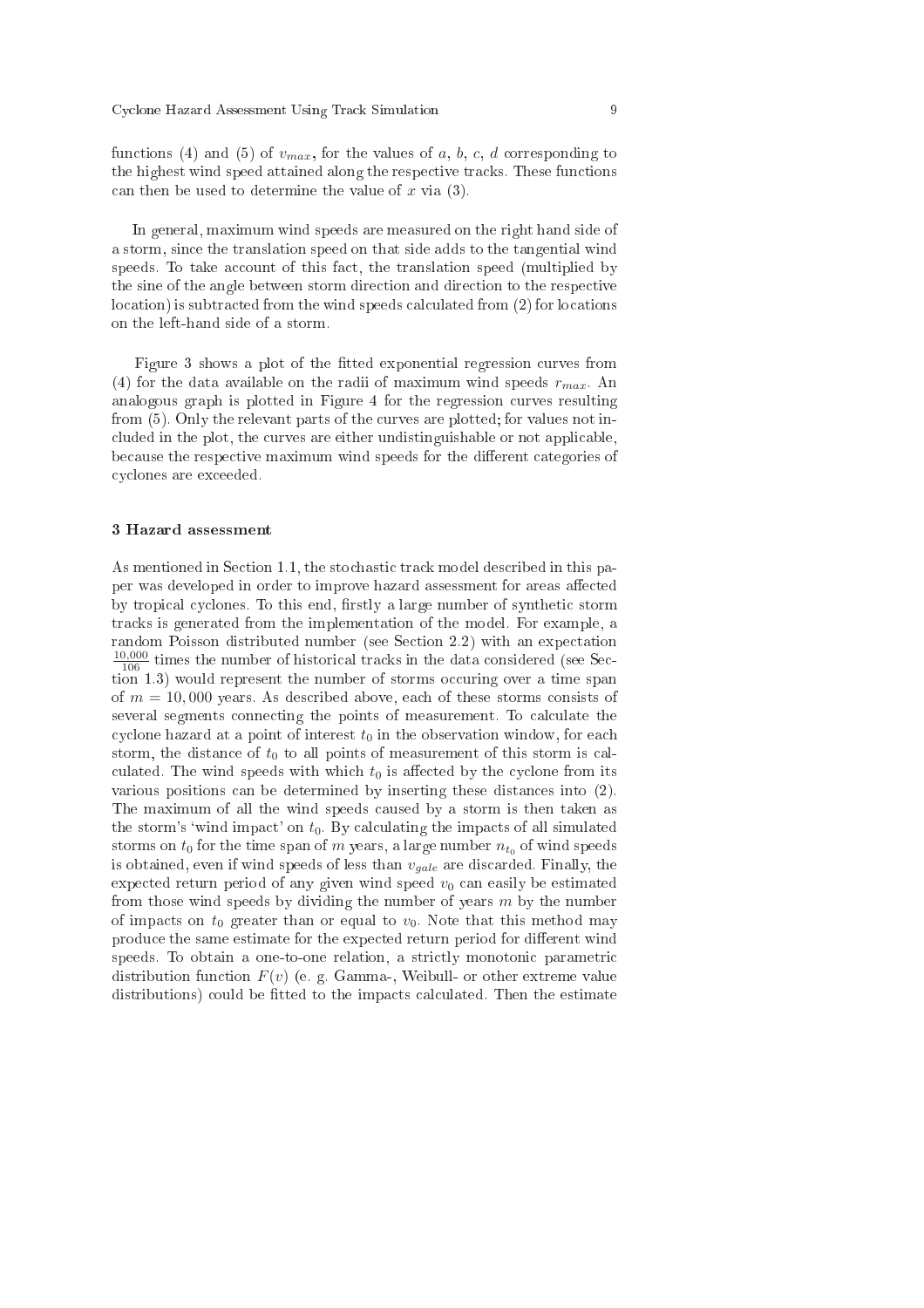

**Figure 3** Exponential regression of  $\frac{r_{max}}{v_{max}}$  as a function of  $v_{max}$ . Solid line: all y
lones; dashed line: strong y
lones; dotted line: medium y
lones; dot-dashed line: weak cyclones.



Figure 4 Logarithmic regression of  $r_{gale}$  as a function of  $v_{max}$ . Solid line: all cyclones; dashed line: strong cyclones; dotted line: medium cyclones; dot-dashed line: weak cyclones.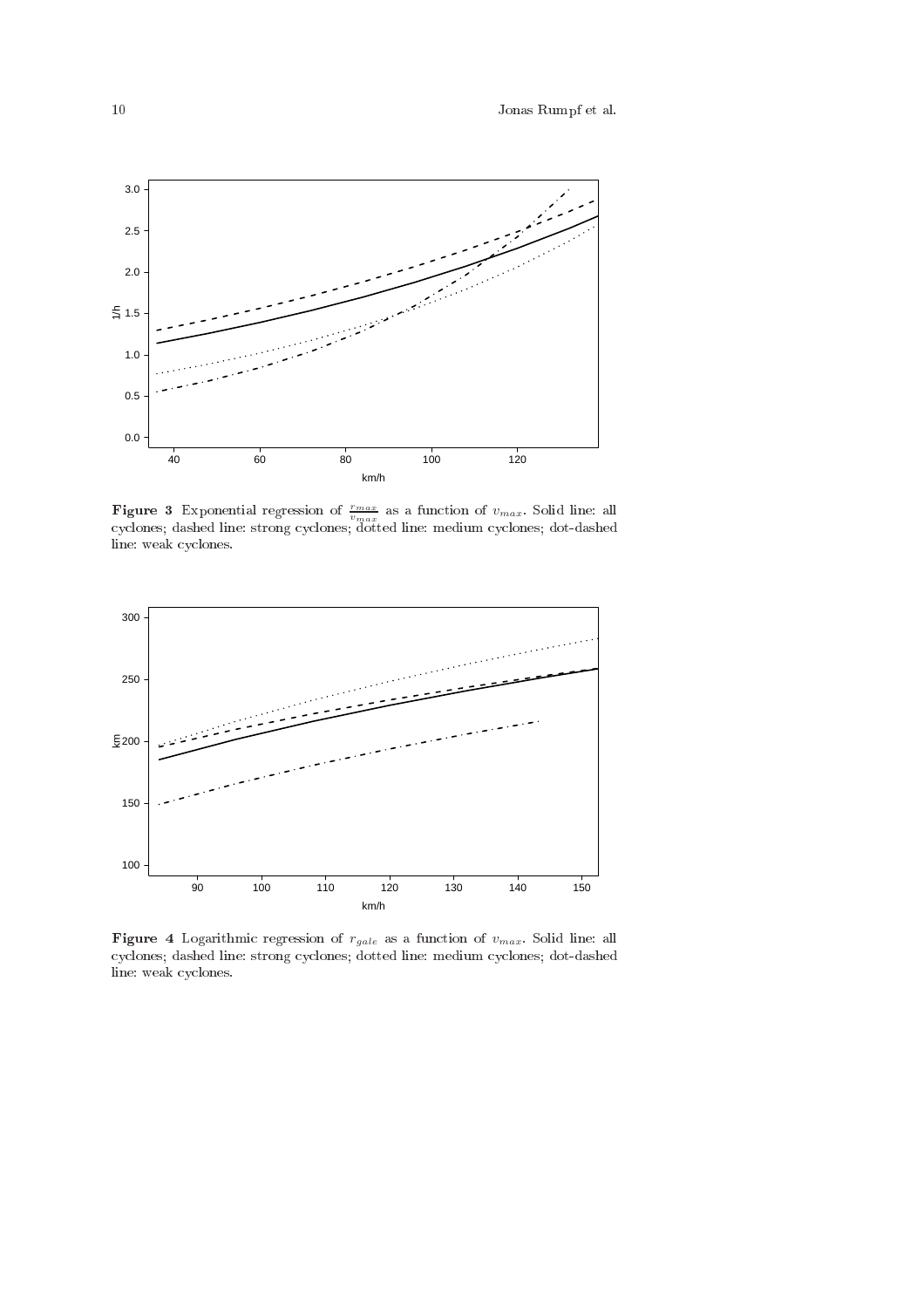$\widehat{RP}(v_0)$  for the expected return period of  $v_0$  could be calculated as

$$
\widehat{RP}(v_0) = \frac{m}{n_{t_0}(1 - F(v_0))}
$$
\n(6)

When assessing cyclone hazards in this way, it has to be borne in mind that the hazards obtained from the tra
ks simulated with an implementation of the model reflect only the average hazards over the whole time period considered. For example, the various modes of variability in cyclone activity explained in Holland (2007) are not considered separately from the rest of the data. Thus, the actual hazards in any given year may differ significantly from those obtained from the model. A possible way of dealing with this problem ould be, instead of using all of the available data as input for the model, as it was done in the present study (see Section 1.3), to use only data from a period that exhibits similar values of certain influence factors as the time span for whose investigation the model is being applied. Su
h a period might be a selection of years with similar values of influence factors such as ENSO or AMO, which have their principal expression in sea surface temperatures (SST). Recall that SST are considered to be closely correlated to cyclone activity and intensity (i.e. wind speeds), see for example Mann and Emanuel (2006) or Holland and Webster (2007). More simply, one might also choose to consider a sequence of years with higher cyclone activity or higher counts in cyclone genesis. By selecting the input data in this way, the model should then reproduce the specific effects of these influences reflected in the data, consequently producing more accurate information about hazards in periods under investigation.

It is not clear, however, if this simple transfer of the model to different input data would be able to produ
e the desired results. While the transfer of the model itself does not pose an essential problem (the initial version of the model was applied to data from the western North Pacific, see Rumpf et al. (2007)), the selection of the input data would require extensive statistical investigations beyond the s
ope of this study. For example, this would mean a restriction to a potentially much smaller subset of the data, which could pose serious statistical difficulties, such as a heightened sensitivity of the results to outliers of any kind in the data. In addition, it would raise the question of how to separate the data appropriately: which years exactly are onsidered to be of `high a
tivity' and whi
h ones are not? Furthermore, it would require a different data set as a basis, since ENSO, AMO, or SST are not in
luded in HURDAT.

# 4 Simulation results

### 4.1 Simulation samples

The proposed model has been implemented in Java, in part using lasses and methods from the GeoSto
h library, see Mayer et al. (2004) and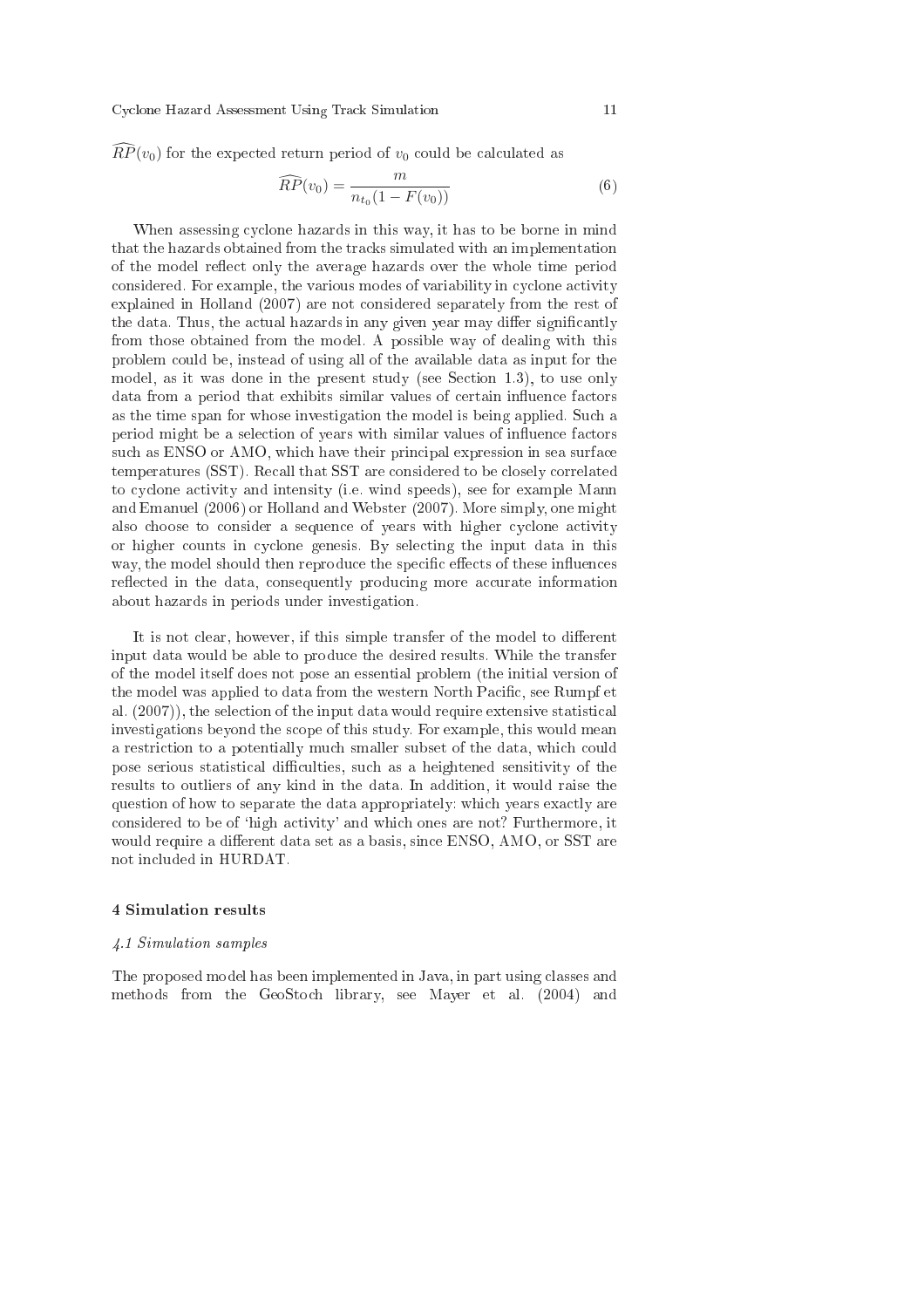http://www.geostoch.de. This implementation can be used to generate a dataset containing 100 times the number of storms found in the historical data within a few days on standard omputers. Two examples of sets of synthetic storm tracks are shown in Figures 6 and 8. These figures show simulated tracks of class 1 and 2 cyclones, respectively. By juxtaposition with the historical class 1 tracks in Figure 5, it can be seen that the basic shapes and characteristics of the historical tracks are captured fairly well in the simulated lass 1 tra
ks plotted in Figure 6. The same generally holds true for the sample of synthetic class 2 tracks (Figure 8) that have been juxtaposed with the historical tracks of class 2 storms (Figure 7), although the former tend to end somewhat earlier and urve northward slightly too far east ompared with the latter.

### 4.2 Evaluation

In addition to the visual comparison between historical and synthetic storm tra
ks ondu
ted in Se
tion 4.1, a number of statisti
al omparisons are performed. These omparisons he
k the quality of the mat
h between ertain characteristics in the simulated data and the same characteristics in the entire historical data. The different modes of variability as stated in Holland (2007) (see also Section 3) are only considered indirectly through the fact that certain characteristics, such as for example the maximum wind speeds at certain locations, are influenced much more by certain values of theses modes, for example high SST, than others.

Initially, the numbers of storm tracks crossing certain zones of interest are ounted for the histori
al dataset and for 100 samples of simulated storm tracks. Each sample covers the same time 106-year period as the historical data (see Section 1.3), i.e. it has been simulated with the same expected number of tropical cyclones. The zones chosen represent most of the areas with the highest relevance to the insurance industry, because on the one hand, they are known to be endangered by tropical cyclones and, on the other, they contain a significant amount of (potentially) insured values. The omplete list of zones investigated is given in Table 1.

The results of the first part of this investigation are given in Table 1. This table lists the following values by zone: the number of historical storm tracks crossing that particular zone  $(x)$  and the sample mean  $(\bar{x}_n)$  and sample standard deviation  $(s_n)$  of that number in the 100 samples of simulated storm tra
ks. It is assumed that this number is normally distributed with a standard deviation given by  $s_n$ . Under the hypothesis that the expected number in real data is equal to  $\bar{x}_n$ , the value  $z = \frac{x - \bar{x}_n}{s_n}$  is standard-normally distributed. The last column of the table indicates whether x is located within a certain interval around the simulated mean, i.e. if  $z$  is within the range [−1.96, 1.96] where 1.96 is the 0.975-quantile of the standard normal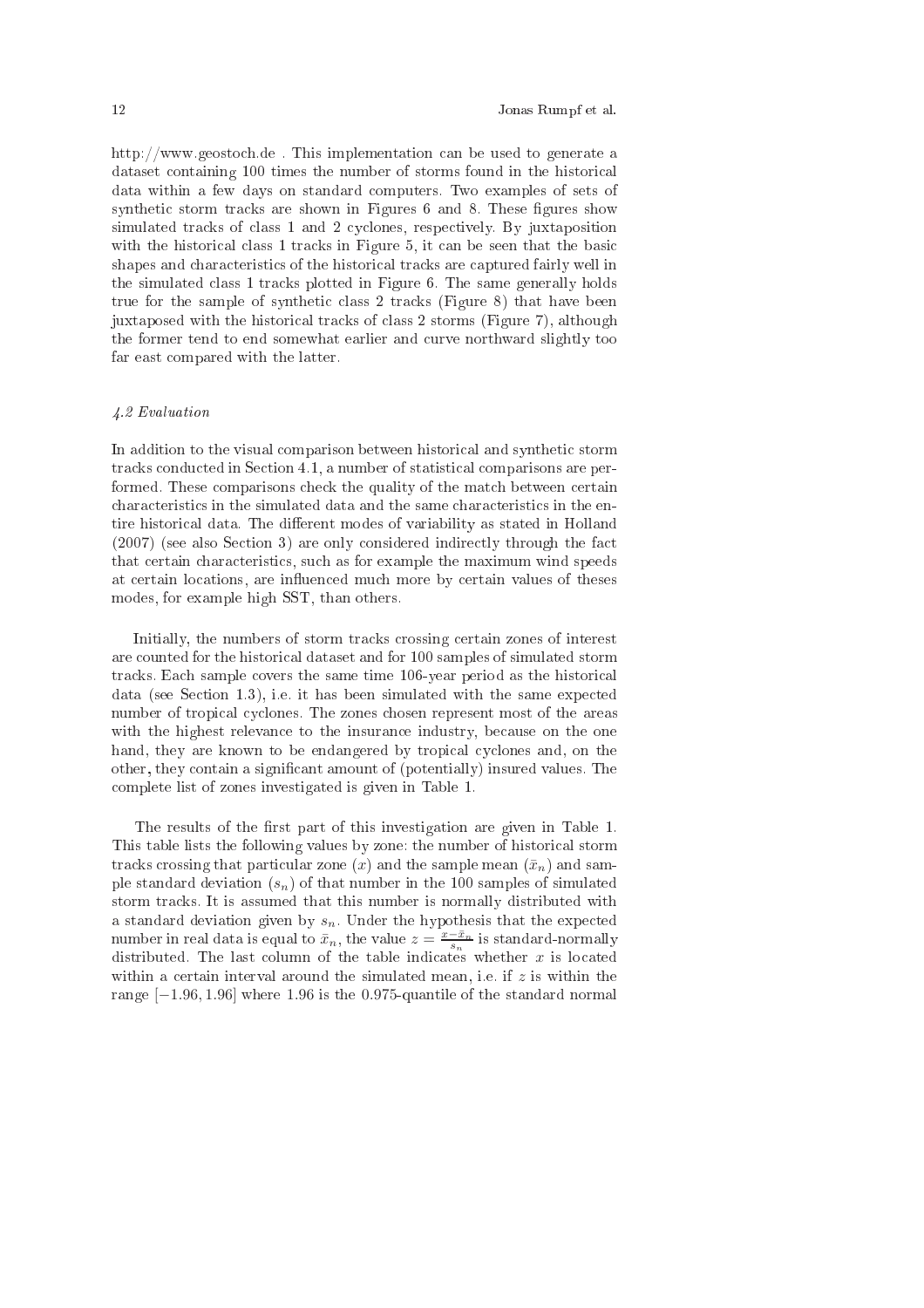Cy
lone Hazard Assessment Using Tra
k Simulation 13

| Number         | Name               | $\boldsymbol{x}$ | $\bar{x}_n$ | $s_n$ | TD     |
|----------------|--------------------|------------------|-------------|-------|--------|
|                | Bahamas            | 144              | 155.6       | 16.8  |        |
| $\overline{2}$ | <b>Barbados</b>    | 29               | 26.3        | 5.3   |        |
| 3              | Cayman             | 14               | 11.1        | 3.5   |        |
| 4              | Dominican Republic | 64               | 69.8        | 9.9   |        |
| 5              | Florida            | 138              | 153.0       | 17.9  |        |
| 6              | Houston/Galveston  | 48               | 46.0        | 7.3   | $^+$   |
| 7              | Jamaica            | 24               | 28.3        | 5.1   | $^{+}$ |
| 8              | New York           | 336              | 345.9       | 34.4  |        |
| 9              | New Orleans        | 41               | 55.6        | 8.5   | $^{+}$ |
| 10             | Puerto Rico        | 46               | 35.1        | 6.5   |        |
| 11             | Yucatan            | 73               | 78.1        | 9.9   |        |

Table <sup>1</sup> Counts of storm tra
ks hitting zones of interest. Number: number of the zone of interest (as used in Tables 2 and 3); Name: name of the zone of interest;  $x$ : historical count;  $\bar{x}_n$ : simulated mean;  $s_n$ : simulated standard deviation; TD: test decision; +: hypothesis not rejected; -: hypothesis rejected.

distribution. This quantile was chosen such that the entries in the last column indicate the result of a standard Gaussian test at level  $\alpha = 0.05$  of the above mentioned hypothesis. As an be seen from the table, this hypothesis is never reje
ted.

In addition to the frequencies of tropical cyclone landfalls in a certain zone, which are listed in Table 1, the so-called 'clash probabilities' are also of importan
e for insurers and reinsurers, i.e. the probabilities of a single cyclone hitting at least two zones of interest. The counts in the historical data and the simulated data for su
h events are shown in Table 2. The olumns are used in analogy to those in Table 1. Again, the table shows a good agreement between the histori
al and the simulated data, the two exceptions being cyclones that strike the Bahamas and Yucatan and those which make landfall in Barbados and Puerto Rico.

Investigation of the model's performan
e also fo
uses on simulated wind speeds in the regions of interest. Table 3 shows the ounts of points of measurement of tropical cyclones where winds reach hurricane intensity. The meaning of the columns is the same as in Tables 1 and 2. Category 1-3 and ategory 4-5 hurri
anes are investigated separately. It an be seen that the agreement between historical and simulated data is decent with the ex
eption of ategory 1-3 hurri
anes making landfall in the Bahamas, although the variability in the simulated data appears relatively high for some zones.

The last step in the comparison between historical and simulated data consists of a selection of so-called 'two-sample-goodness-of-fit tests', a kind of statisti
al hypothesis tests used to he
k whether the distribution fun
 tions of two random samples which are considered to consist of independent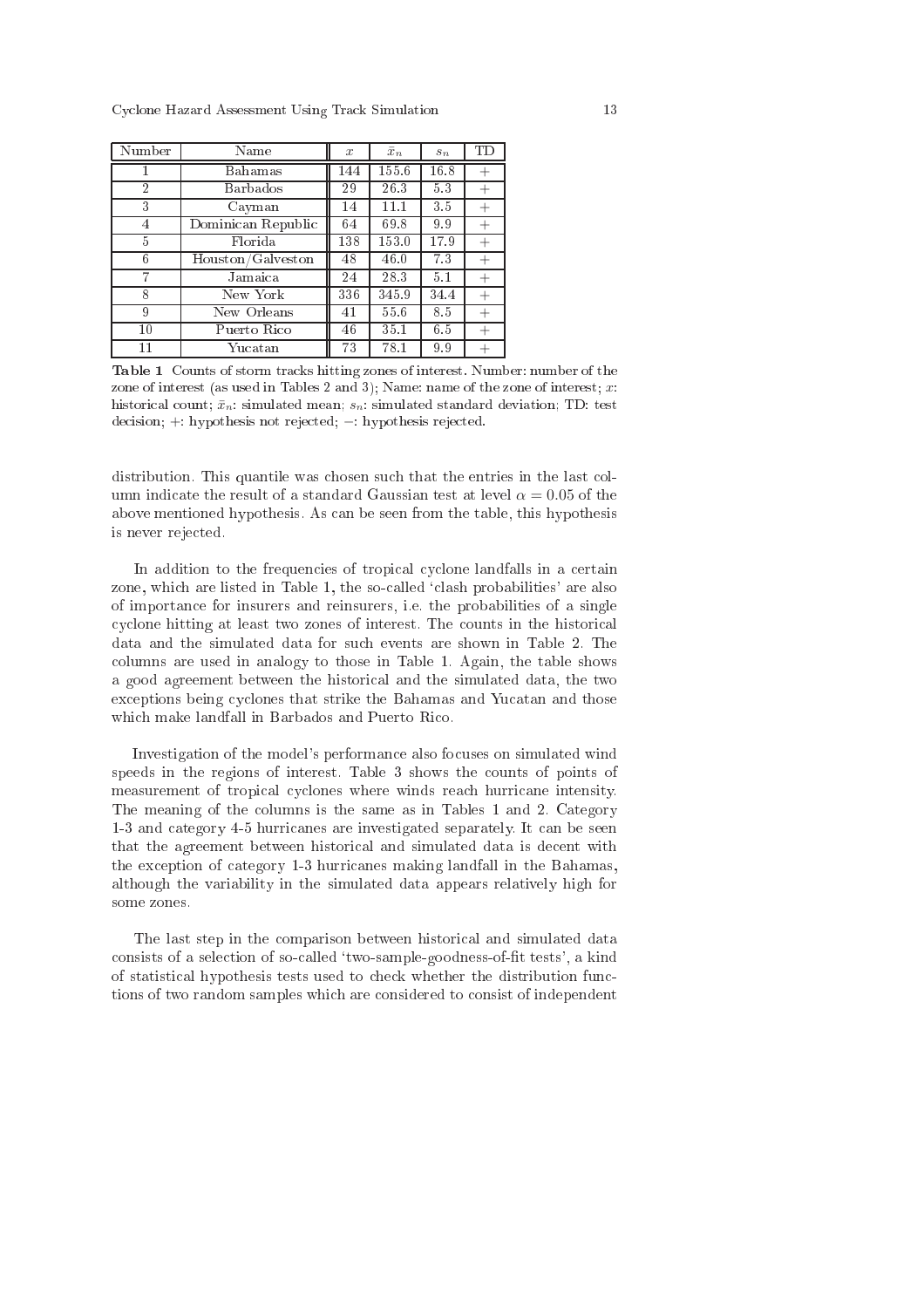Jonas Rumpf et al.

| Ζ                                  | $\boldsymbol{x}$ | $\bar{x}_n$      | $s_n$            | TD                       | Ζ                                   | $\boldsymbol{x}$ | $\bar{x}_n$       | $s_n$            | TD             |
|------------------------------------|------------------|------------------|------------------|--------------------------|-------------------------------------|------------------|-------------------|------------------|----------------|
| $\overline{2}$<br>1,               | 1                | 2.0              | 1.3              | $^{+}$                   | $\overline{5}$<br>4,                | 10               | 12.5              | 3.1              | $^{+}$         |
| $\overline{3}$<br>1.               | $\overline{3}$   | 2.8              | 1.6              | $^{+}$                   | 4,<br>6                             | $\overline{2}$   | 1.8               | 1.4              | $^{+}$         |
| 1.<br>$\overline{4}$               | 15               | 21.3             | 5.2              | $^{+}$                   | 4.<br>7                             | 5                | 6.8               | 2.5              | $^{+}$         |
| 1.<br>$\overline{5}$               | 61               | 61.6             | 9.7              | $^{+}$                   | 8<br>4,                             | 22               | 32.8              | 6.5              | $^{+}$         |
| 1,<br>6                            | $\overline{2}$   | 6.1              | 2.6              | $^{+}$                   | 4,<br>9                             | $\mathbf{1}$     | 2.7               | 1.6              | $^{+}$         |
| $\overline{7}$<br>1,               | 6                | 4.5              | 2.1              | $^{+}$                   | 10<br>4,                            | 24               | 19.9              | 4.5              | $^{+}$         |
| 1.<br>8                            | 75               | 95.1             | 13.1             | $^{+}$                   | 11<br>4,                            | 5                | 8.2               | 2.8              | $^{+}$         |
| ī,<br>9                            | 8                | 11.6             | 3.5              | $^{+}$                   | 5,<br>6                             | 6                | 8.0               | 3.5              | $^{+}$         |
| 10<br>1,                           | 11               | 11.8             | 3.3              | $^{+}$                   | 5,<br>$\overline{7}$                | 3                | 3.4               | 1.7              | $+$            |
| $\overline{1}1$<br>ī,              | $\overline{4}$   | 10.2             | 3.0              |                          | 5,<br>8                             | 84               | 98.2              | 13.6             | $^{+}$         |
| 3<br>2,                            | $\overline{0}$   | 0.6              | 0.8              | $^{+}$                   | 5,<br>9                             | 19               | 22.2              | 5.0              | $^{+}$         |
| $\overline{2}$<br>$\overline{4}$   | 3                | 3.0              | 1.6              | $^{+}$                   | $\bar{5}$ ,<br>10                   | 8                | 6.5               | 2.6              | $^{+}$         |
| $\overline{2,}$<br>5               | $\overline{2}$   | 2.0              | 1.5              | $^{+}$                   | 5,<br>$\overline{11}$               | 5                | $8.\overline{6}$  | $\overline{3.0}$ | $^{+}$         |
| $\overline{2}$<br>6                | $\overline{0}$   | 0.4              | 0.7              | $^{+}$                   | 6,<br>$\overline{7}$                | $\overline{0}$   | 0.7               | 0.8              | $^{+}$         |
| $\overline{2}$<br>$\overline{7}$   | $\mathbf{1}$     | 1.6              | 1.2              | $^{+}$                   | 6, 8                                | 23               | 17.5              | 4.6              | $^{+}$         |
| $\overline{2}$<br>8                | $\overline{4}$   | 5.7              | 2.6              | $^{+}$                   | 6,<br>-9                            | 15               | 15.9              | 4.3              | $^{+}$         |
| $\overline{2,}$<br>9               | $\mathbf{1}$     | 0.4              | 0.7              | $^{+}$                   | $\overline{10}$<br>6,               | $\mathbf{1}$     | 0.9               | 1.1              | $^{+}$         |
| 10<br>2,                           | $\boldsymbol{6}$ | $1.\overline{5}$ | $1.2\,$          | $\overline{\phantom{0}}$ | 11<br>6,                            | $\boldsymbol{6}$ | 3.4               | 1.9              | $+$            |
| $\overline{2,}$<br>11              | $\theta$         | 3.0              | 1.7              | $^{+}$                   | 7,<br>8                             | 10               | 12.3              | 3.4              | $\overline{+}$ |
| 3,<br>$\overline{4}$               | $\theta$         | 2.8              | 1.7              | $^{+}$                   | $\bar{7}_1$<br>9                    | $\theta$         | 0.7               | 0.8              | $^{+}$         |
| 3,<br>$\overline{5}$               | 3                | 1.4              | 1.2              | $^{+}$                   | 10<br>7,                            | 3                | $\overline{2.0}$  | 1.2              | $^{+}$         |
| 3,<br>6                            | $\theta$         | 0.5              | 0.7              | $^{+}$                   | 11<br>7,                            | 9                | $\overline{6}$ .0 | 2.2              | $^{+}$         |
| 3,<br>$\overline{7}$               | 5                | 2.9              | 1.7              | $^{+}$                   | 8, 9                                | 25               | 30.2              | 6.1              | $^{+}$         |
| 3,<br>8                            | 8                | 4.6              | 2.4              | $^{+}$                   | 8,<br>10                            | 16               | 13.7              | 3.9              | $^{+}$         |
| $\overline{3}$ ,<br>$\overline{9}$ | $\theta$         | 0.4              | 0.6              | $^{+}$                   | $\overline{11}$<br>$\overline{8}$ , | 23               | 21.3              | 5.8              | $^{+}$         |
| 3.<br>10                           | $\overline{0}$   | 0.9              | 1.0              | $^{+}$                   | 10<br>9,                            | $\mathbf{1}$     | 1.4               | 1.2              | $^{+}$         |
| $\overline{3,}$<br>11              | $\boldsymbol{6}$ | 3.7              | $2.\overline{1}$ | $^{+}$                   | 9,<br>11                            | $\overline{4}$   | $\overline{3.2}$  | 2.0              | $^{+}$         |
|                                    |                  |                  |                  |                          | $\overline{10}$ , 11                | $\overline{4}$   | 3.0               | 1.6              | $^{+}$         |

Table 2 Numbers of storm tracks hitting two zones of interest. Z: Zones of interest (see Table 1); x: historical count;  $\bar{x}_n$ : simulated mean;  $s_n$ : simulated standard deviation; TD: test decision;  $+$ : hypothesis not rejected;  $-$ : hypothesis rejected.

and identically distributed sample variables agree (for details on hypothesis testing, see, for example, Lehmann and Romano (2005)). For this purpose, wind impacts (see Section 3) at 7,182 specific locations within the zones of interest (see Table 1) were calculated for the historical as well as for the simulated data. In this way, two samples, a historical one with distribution function  $F_{hist}$ , and a simulated one with distribution function  $F_{sim}$ , were created for each of the 7,182 locations. If the historical data is represented well by the simulated data, the samples of wind impacts from the two datasets at one and the same location should be very similar, i.e. they should have the same underlying distribution function. Therefore, three different tests of the hypothesis that the distribution functions of these two samples are the same, i.e.

$$
H_0: F_{hist}(x) = F_{sim}(x) \,\forall x \in \mathbb{R} \,, \tag{7}
$$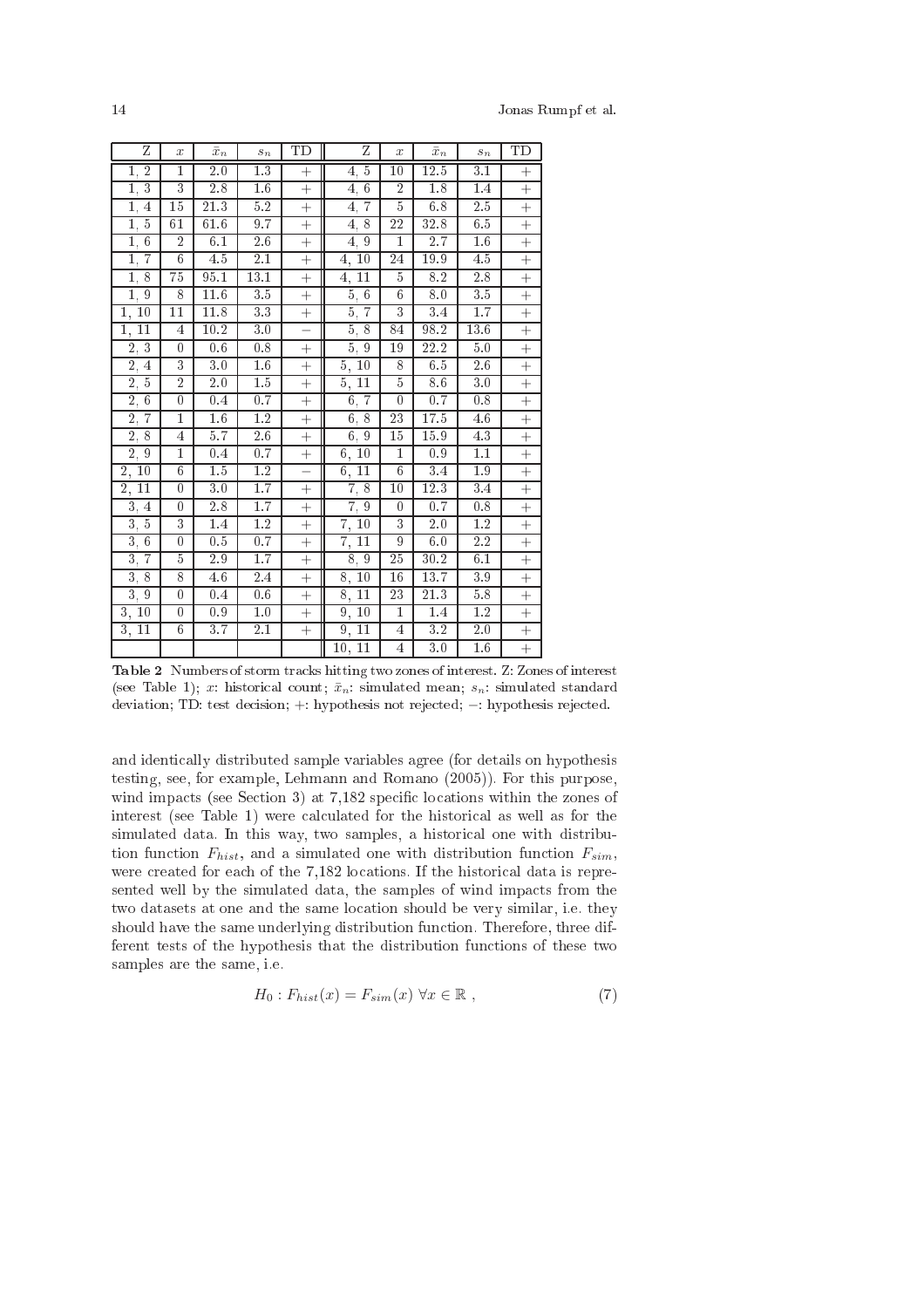| Ζ              | C       | $\boldsymbol{x}$ | $\bar{x}_n$    | $s_n$ | TD     | Ζ              | С       | $\boldsymbol{x}$ | $\bar{x}_n$ | $s_n$ | TD                 |
|----------------|---------|------------------|----------------|-------|--------|----------------|---------|------------------|-------------|-------|--------------------|
| 1              | $1-3$   | 55               | $\overline{2}$ | 26.7  | -      | 1              | $4 - 5$ | 53               | 62.8        | 22.0  | $\pm$              |
| $\overline{2}$ | $1-3$   | 0                | 1.8            | 2.8   | $^+$   | $\overline{2}$ | $4 - 5$ | $\theta$         | 0.7         | 1.2   | $\hspace{0.1mm} +$ |
| 3              | $1-3$   | $\theta$         | 1.3            | 2.3   | $^{+}$ | 3              | $4 - 5$ | 1                | 1.1         | 1.5   | $^{+}$             |
| 4              | $1-3$   | 16               | 15.7           | 6.2   | $^{+}$ | 4              | $4 - 5$ | $\overline{2}$   | 8.1         | 4.7   | $^{+}$             |
| 5              | $1-3$   | 104              | 142.7          | 19.8  | $^{+}$ | 5              | $4 - 5$ | 25               | 52.3        | 14.8  | $^{+}$             |
| 6              | $1-3$   | 90               | 63.6           | 16.1  | $^{+}$ | 6              | $4 - 5$ | 18               | 18.0        | 8.4   | $^{+}$             |
| 7              | $1-3$   | 5                | 14.1           | 9.4   | $^{+}$ | 7              | $4 - 5$ | 3                | 9.1         | 9.2   | $^{+}$             |
| 8              | $1-3$   | 11               | 7.4            | 4.8   | $^{+}$ | 8              | $4 - 5$ | 1                | 1.0         | 1.5   | $^{+}$             |
| 9              | $1-3$   | 67               | 56.2           | 15.6  | $^{+}$ | 9              | $4 - 5$ | 17               | 12.3        | 5.4   | $^{+}$             |
| 10             | $1 - 3$ | 6                | 7.2            | 5.0   | $^{+}$ | $10\,$         | $4 - 5$ | 3                | 2.3         | 3.2   | $^{+}$             |
| 11             | $1-3$   | 72               | 88.9           | 24.2  | $^+$   | 11             | $4 - 5$ | 15               | 33.5        | 19.4  | ┿                  |

Table 3 Points of measurement of hurricanes of different categories in the different zones. Z: Zone of interest (see Table 1); C: Categories of hurricanes; x: historical count;  $\bar{x}_n$ : simulated mean;  $s_n$ : simulated standard deviation; TD: test decision;  $+$ : hypothesis not rejected;  $-$ : hypothesis rejected.

were performed for each location. The following tests were used:

- Kolmogorov-Smirnov test (KST). This test checks  $H_0$  against the general alternative that the values of the two distribution functions differ for some  $x \in \mathbb{R}$ . That means that any differences between the two samples will lead to the rejection of  $H_0$  if they are too large in the statistical sense, regardless of the wind impacts at which these differences might occur. For mathematical details, see, for example, Gibbons (1985), p.  $127ff.$
- Wilcoxon rank test (WRT). This test is especially sensitive to deviations in the location parameters of  $F_{hist}$  and  $F_{sim}$ , i.e. it is used to determine whether one of the distribution functions is shifted relative to the other. Thus, differences in variabilities of wind impacts within the two samples will not lead to the rejection of  $H_0$  as easily as differences in the means or medians of the two samples. For mathematical details, see, for example. Gibbons (1985), p. 164ff., or Lehmann and Romano (2005), p.243.
- Ansari-Bradley test (ABT). In contrast to the WRT, the ABT detects differences in scale between  $F_{hist}$  and  $F_{sim}$ . Thus, it is used to check  $H_0$  against the alternative that  $F_{hist}$  is a scaled version of  $F_{sim}$  (or vice versa). In other words: while differences in the means or medians of the two samples of wind impacts are considered more tolerable, differences in the variabilities will lead to the rejection of  $H_0$  by this test more easily. For mathematical details, see, for example, Gibbons (1985), p. 179ff.

All the two-sample-goodness-of-fit tests were performed using methods available in version 2.3.1 of the R programming language (see R Development Core Team  $(2006)$ ).

The numbers of points (out of 7,182) for which  $H_0$  was rejected by the three tests at different levels of significance  $\alpha$  are listed in Table 4. The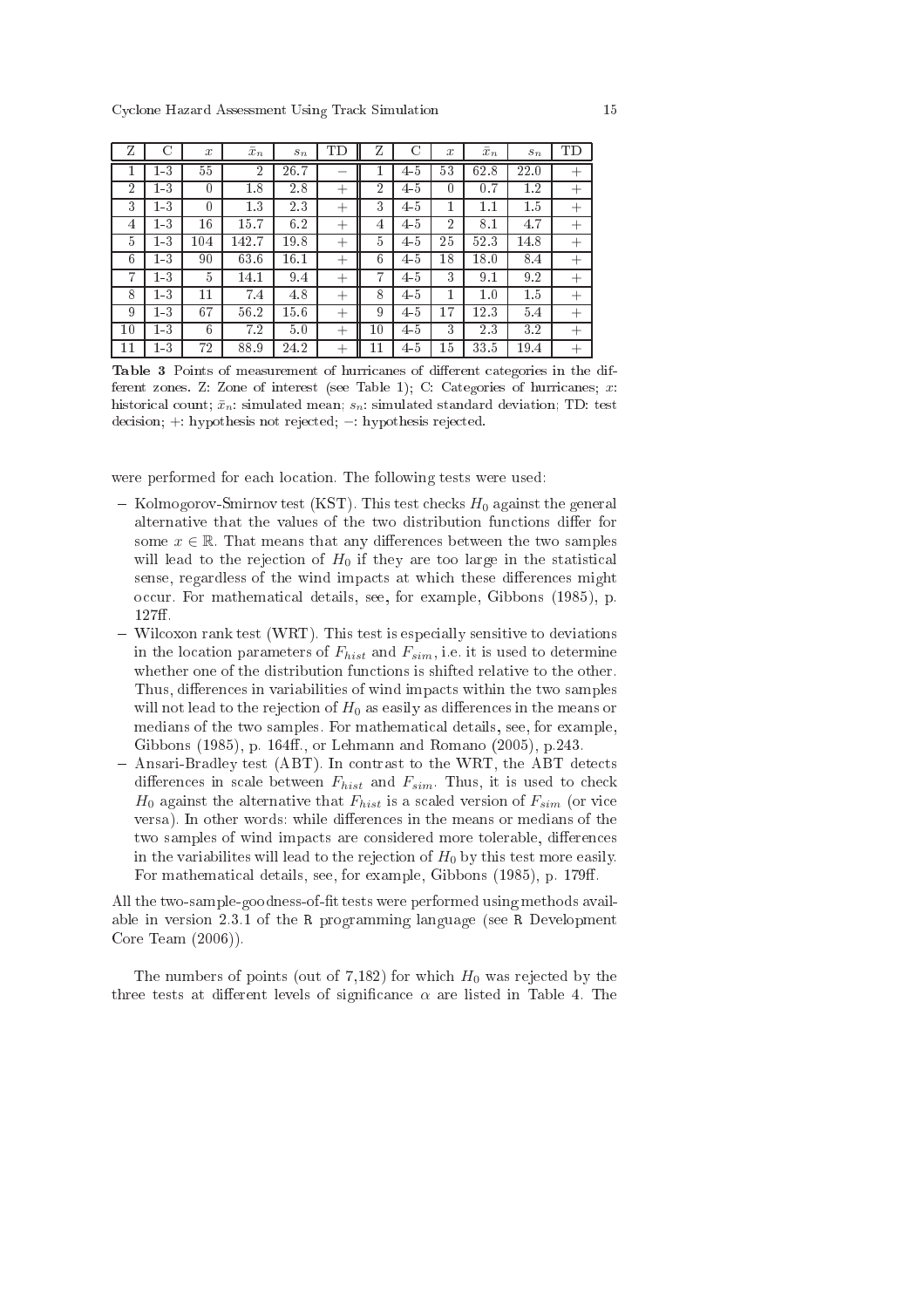column marked 'All' indicates the number of points where  $H_0$  was rejected by all three tests, whilst the last olumn in ontrast ontains the number of points where none of the tests rejected  $H_0$ . A closer look at the locations where the hypothesis of equal distribution functions was rejected by all tests shows that, at those points, the average wind speeds and the variance in wind speeds appear to have been underestimated. Most are situated off the coast of New York. One possible interpretation of this might be that class 2 storms, i.e. the class which contains storms recurving from a western to a northeastern bearing and affecting the eastern part of the North American continent (see Section 2.1 and Rumpf et al. (2007)), are not simulated in the model with the requisite precision. Most of the other cyclone tracks seem to be represented very well. The fit seems especially good in the Caribbean and in and around the Gulf of Mexi
o.

Note that it is not appropriate to draw any conclusions from a comparison of the relative reje
tion frequen
ies given in Table 4 to the respe
tive levels of signi
an
e, i.e. the probabilities of type I errors, sin
e the wind speed distributions at different locations have been derived from the same data and are therefore strongly dependent.

| $\alpha$ | KST   | $_{\rm WRT}$ | ABT   | Аll | None  |
|----------|-------|--------------|-------|-----|-------|
| 0.01     | 229   | 219          | 261   | 45  | 6.632 |
| 0.05     | 1.018 | 785          | 989   | 244 | 5.138 |
| 0.10     | 1.575 | 1.559        | 1.794 | 562 | 4.083 |

Table 4 Numbers of points where  $H_0$  was rejected by the different tests

# 5 Summary and outlook

A model for the Monte-Carlo simulation of tropical cyclone tracks has been enhanced and applied to historical data from the North Atlantic Ocean basin in order to improve tropical cyclone hazard assessment. The simulation of a large number of tracks with an implementation of this model now allows for a calculation of a large number of 'wind impacts' at any location of interest affected by tropical cyclones. The resulting large numbers of wind impacts an be used to estimate the expe
ted return periods of ertain wind speeds. This, in turn, makes it possible to estimate the expe
ted damages and other hara
teristi
s of interest to the insuran
e and reinsuran
e industry.

In the present study, the model was applied to the complete historical data from 1900-2005. For the investigation of the effects of certain influence factors, such as those stated in Holland (2007), some extensive statistical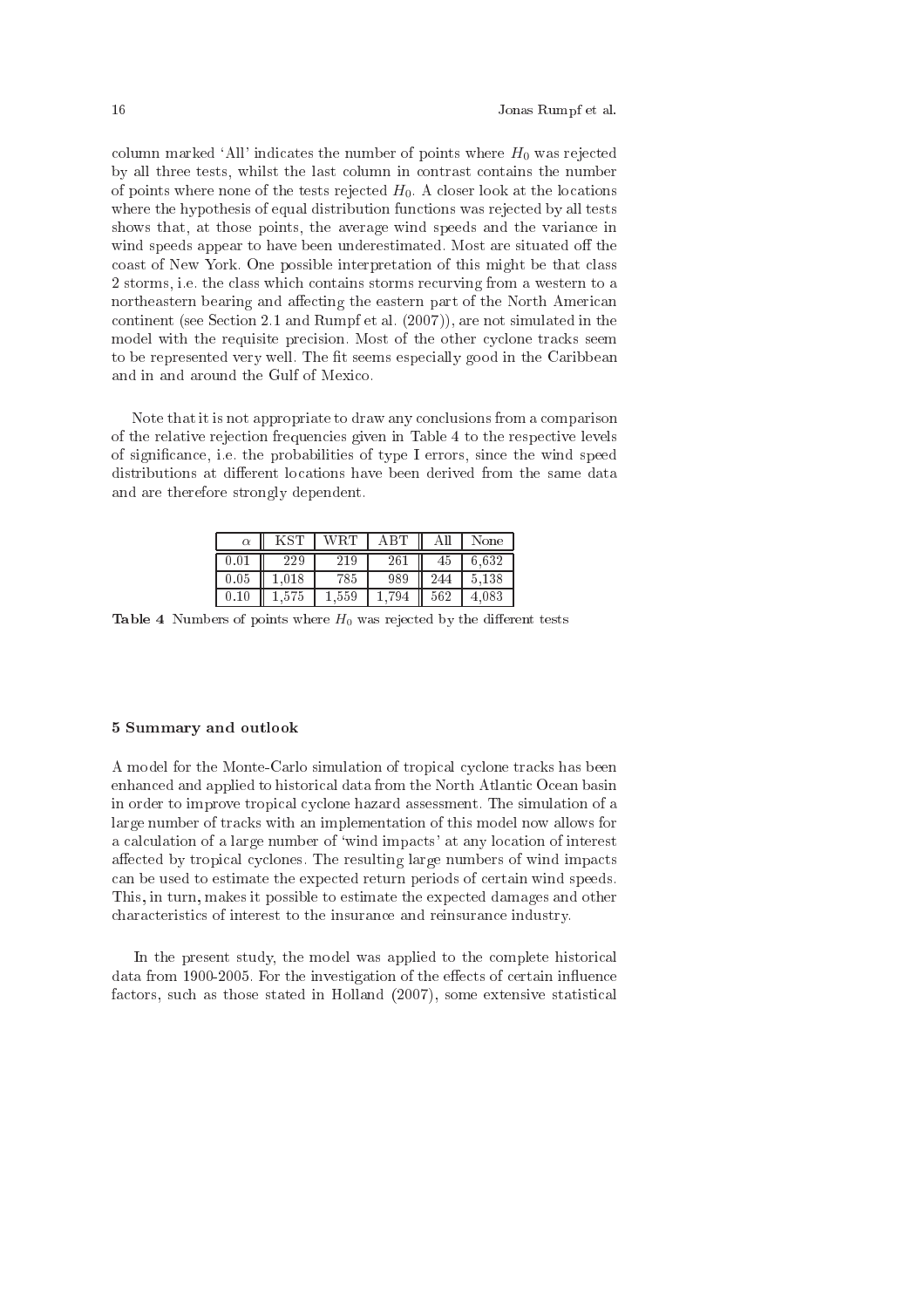investigations of the corresponding subsets of data would have to be performed, which will be the subject of future research. Especially when aiming to include potential effects of climate change, such as trends in SST, a careful scrutiny of the input data is necessary, since the model is in large parts data-driven. Thus, the fact that for example certain levels of SST values may not have been observed in the historical data would create a need for extrapolation of the data. Possible effects of these modes of variability and trends might for example be changes in the structure of the point patterns formed by the points of tropical cyclone genesis (and resulting changes in proportions or shapes of the six different storm classes), as well as changes in cyclone frequencies or the distribution of wind speeds, which all could potentially result in differences in the hazards obtained from the model.

# Acknowledgements

The authors would like to thank two anonymous reviewers for comments and suggestions that helped to improve an earlier version of the manuscript. Furthermore, the authors would like to acknowledge the help of Carolin Rupieper in the mathematical investigation of the point patterns formed by the points of tropical cyclone genesis (see Section 2.2).

# References

- Baddeley A, Gregori P, Mateu J, Stoica R, Stovan D (eds.) (2006) Case Studies in Spatial Point Process Modeling. Lecture Notes in Statistics 185. Springer, New York
- Baddeley A, Turner R (2005) spatstat: an R package for analyzing spatial point patterns. J. Stat. Softw.  $12(6)$ : 1-42.

URL: http://www.jstatsoft.org

- Demuth J, DeMaria M, Knaff JA (2006) Improvement of advanced microwave sounder unit tropical cyclone intensity and size estimation algorithms. J. Appl. Meteor. 45, 1573-1581.
- Diggle PJ (2003) Statistical Analysis of Spatial Point Patterns. 2nd Edition. Arnold, London
- Emanuel KA, Ravela S, Vivant E, Risi C (2006) A statistical deterministic approach to hurricane risk assessment. B. Am. Meteorol. Soc. 87: 299-314
- Gibbons JD (1985) Nonparametric Statistical Inference. 2nd edition. Marcel Dekker, New York
- Hall TM, Jewson S (2007) Statistical modeling of North Atlantic tropical cyclone tracks. Tellus, 59A, 486-498
- Holland GJ (1980) An analytic model of the wind and pressure profiles in hurricanes. Mon. Weather Rev. 108: 1212-1218
- Holland GJ (2007) Misuse of landfall as a proxy for Atlantic tropical cyclone activity. EOS Trans. Am. Geophys. Union 88 (36), 349-350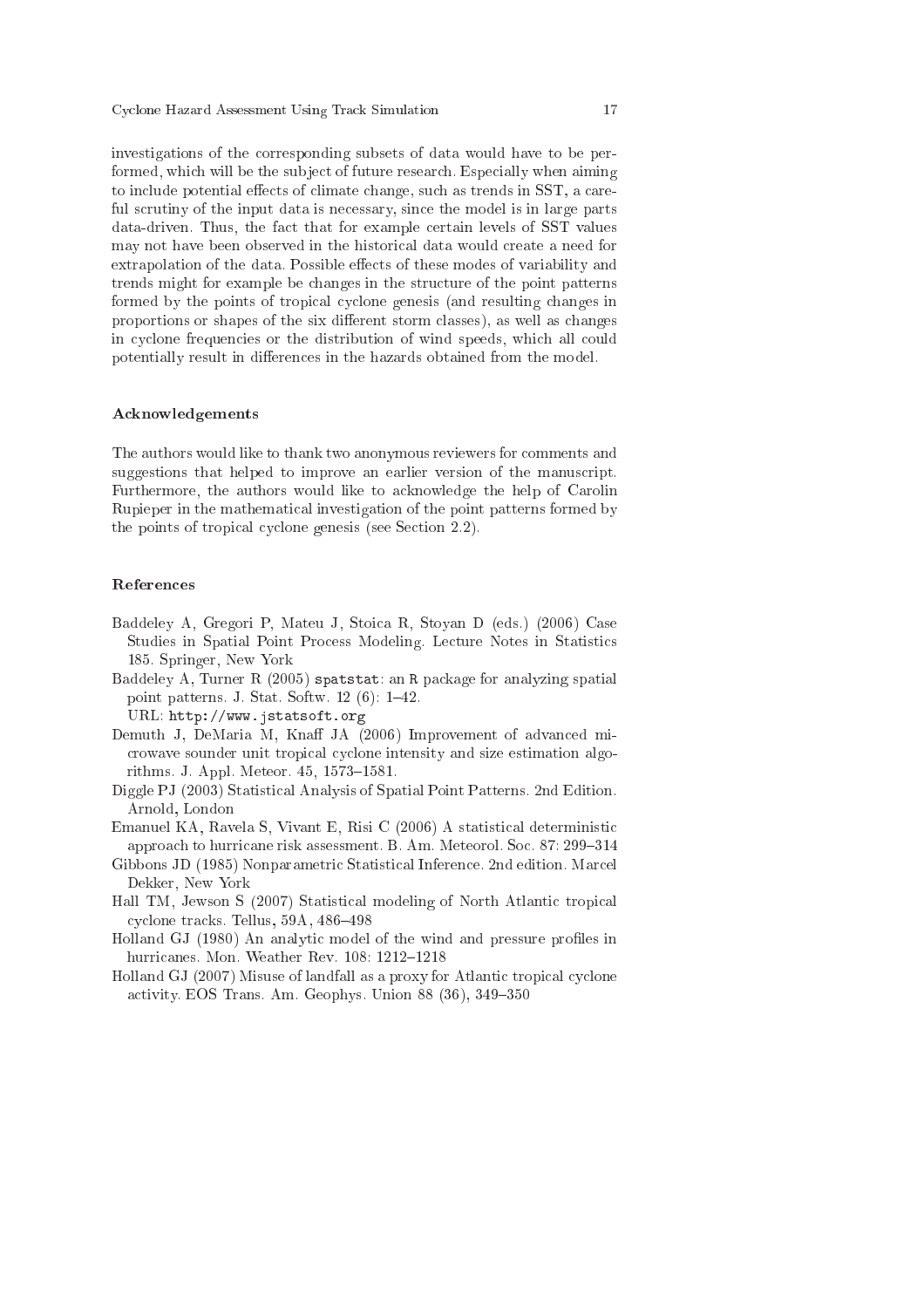- Holland GJ, Webster PJ (2007) Heightened tropical cyclone activity in the North Atlanti
: Natural variability or limate trend? Philos. Trans. R. Soc. London, Ser. A, 365 (1860), 2695-2716
- Iman RL, Johnson ME, Watson CC (2006) Statistical aspects of forecasting and planning for hurricanes. The American Statistician  $60(2)$ : 105-121
- Jarvinen BR, Neumann CJ, Davis MAS (1984) A tropical cyclone data tape for the north Atlanti basin, 1886-1983, ontents, limitations and uses. NOAA Te
h. Memo., NWS NHC 22, Miami, FL
- Lehmann EL, Romano JP (2005) Testing Statisti
al Hypotheses. 3rd edition. Springer, New York
- Mann ME, Emanuel KA (2006) Atlantic hurricane trends linked to climate hange. EOS Trans. Am. Geophys. Union 87 (24), p. 233, 238, 241
- Mayer J, Schmidt V, Schweiggert F (2004) A unified simulation framework for spatial stochastic models. Simul. Model. Pract. Th. 12: 307-326
- Meyn SP, Tweedie RL (1993) Markov Chains and Sto
hasti Stability. Springer, London
- Muni
h Reinsuran
e Company (2006) Hurri
anes More intense, more frequent, more expensive. Insurance in a time of changing risks. Munich, Germany.

URL: http://www.munichre.com/publications/302-04891\_en.pdf

- R Development Core Team (2006) R: A language and environment for statisti
al omputing. R Foundation for Statisti
al Computing, Vienna, Austria
- Rumpf J, Rau
h E, S
hmidt V, Weindl H (2006) Sto
hasti modeling of tropical cyclone track data. 27th Conference on Hurricanes and Tropical Meteorology, April 24-28, 2006, Monterey, CA
- Rumpf J, Weindl H, Höppe P, Rauch E, Schmidt V (2007) Stochastic modelling of tropical cyclone tracks. Math. Meth. Oper. Res.,  $66(3)$ ,  $475-490$
- Silverman BW (1986) Density Estimation for Statisti
s and Data Analysis. Chapman & Hall, New York
- Stoyan D, Stoyan H (1994) Fractals, Random Shapes and Point Fields. Methods of Geometrical Statistics. J. Wiley & Sons, Chichester

Stroo
k DW (2005) An Introdu
tion to Markov Pro
esses. Springer, Berlin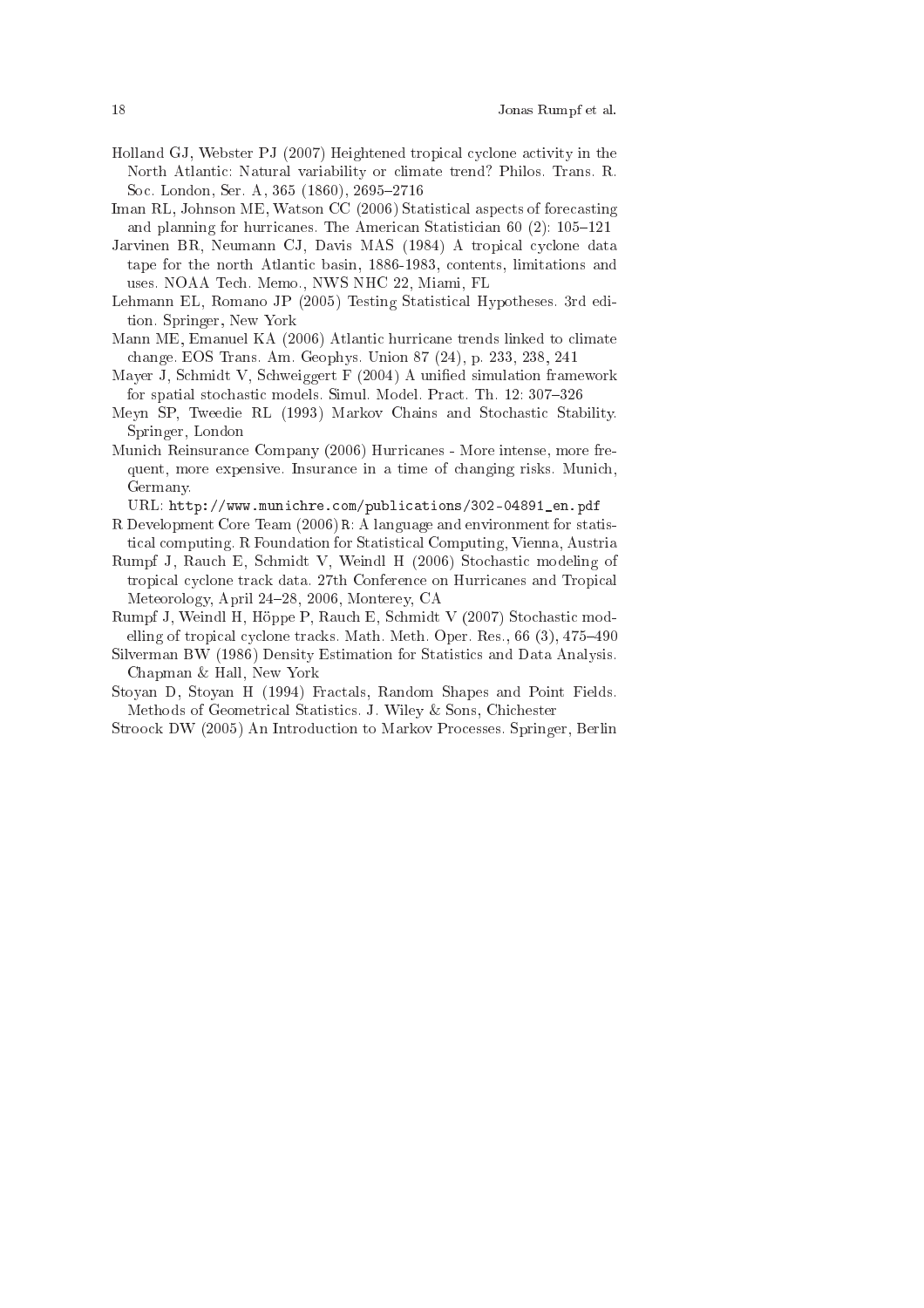

Figure 5 Tracks of historical class 1 storms



Figure 6  $\,$  Tracks of a sample of simulated class 1 storms